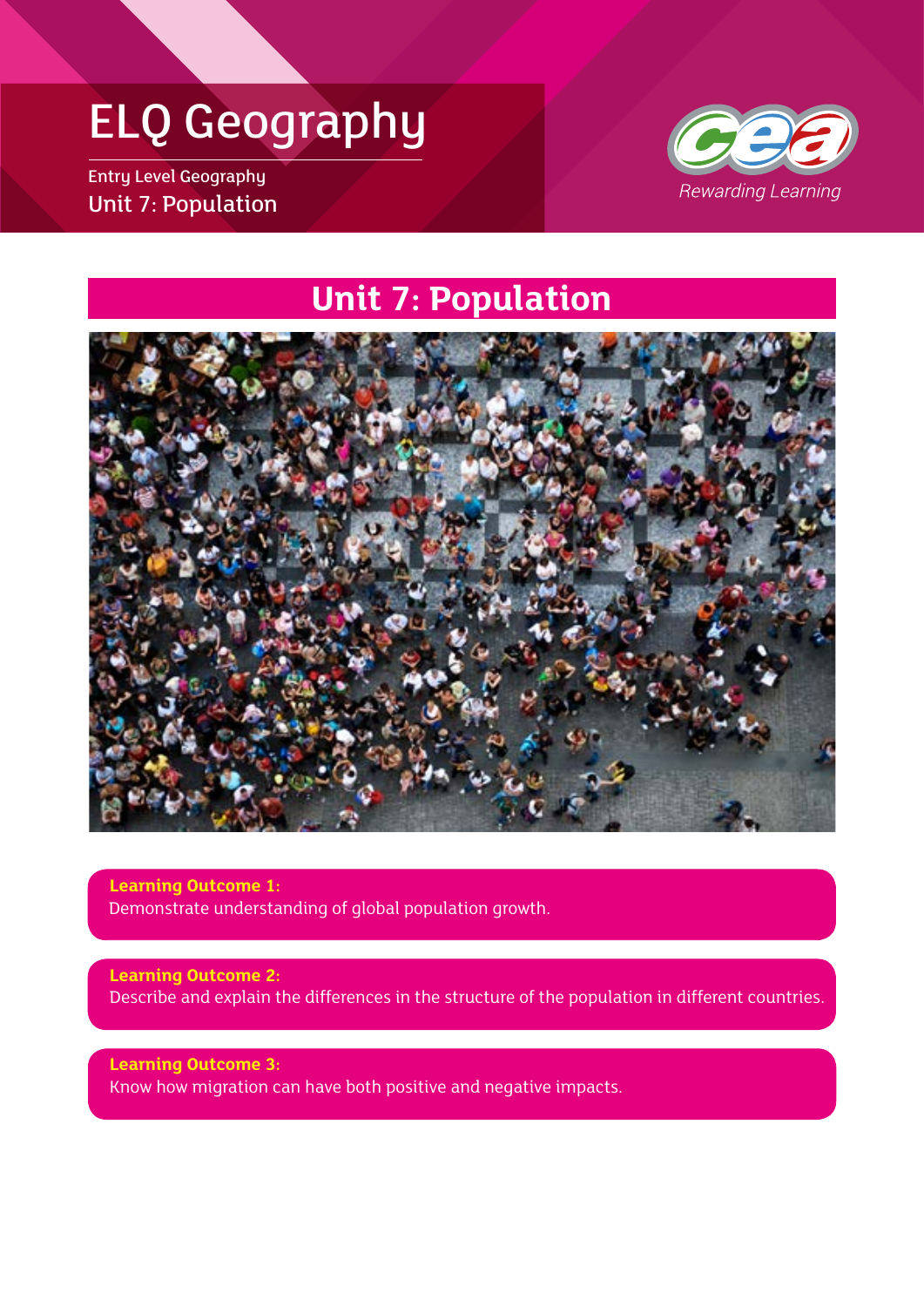Unit 7: Population **2**

### **Guidance notes**

This resource includes information and suggested tasks relating to Entry Level Geography. The resource focuses on:

#### **Unit 7: Population**

- **• Learning Outcome 1:** Demonstrate understanding of global population growth.
- **• Learning Outcome 2:** Describe and explain the differences in the structure of the population in different countries.
- **• Learning Outcome 3:** Know how migration can have both positive and negative impacts.

Demonstrate their understanding of global population growth.

There is no requirement to use this resource material. Teachers may choose to use this material or to amend it to suit the needs of their learners.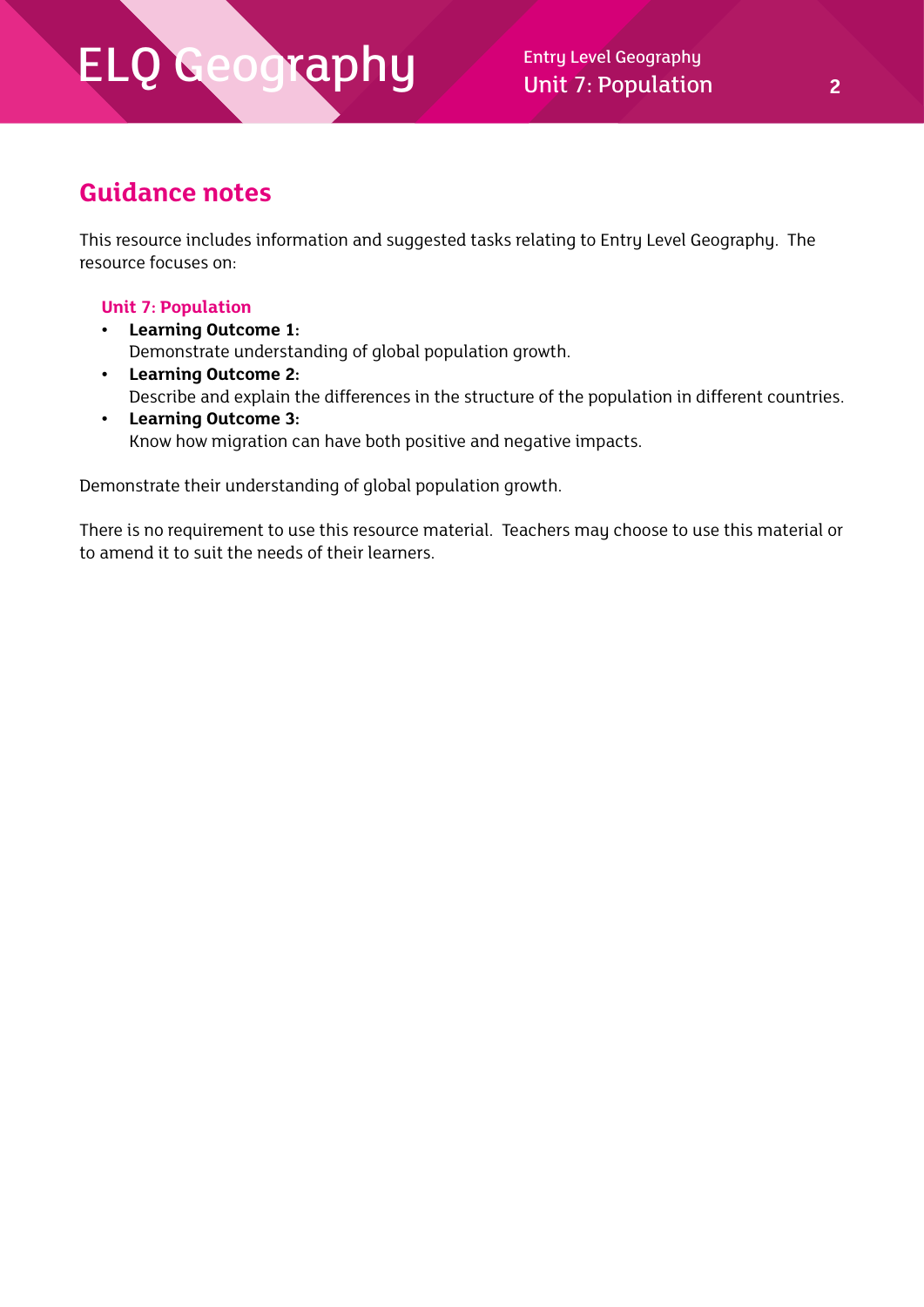**Learning Outcome 1:** Demonstrate understanding of global population growth.

### **Introduction**

### **Global population growth**

The current global population (2018) is estimated at 7.6 billion. Global population continues to grow and is expected to reach 9.9 billion by 2050, see Fig 1. This is an increase of 2.3 billion or 29% in just 32 years.



**Fig 1: Projected World Population Growth (1950-2100)** Source: https://ourworldindata.org/future-population-growth

**Natural population change** is the difference between the number of births and the number of deaths. For the population to increase births must exceed deaths.

The key components of natural population change are:

**Birth rate (BR):** this is the number of births per thousand people per year.

**Death rate DR):** the number of deaths per thousand people per year.

Where the birth rate exceeds the death rate, natural population growth will occur. Where the death rate exceeds the birth rate there will be natural population decrease. Natural population change is usually shown as a percentage.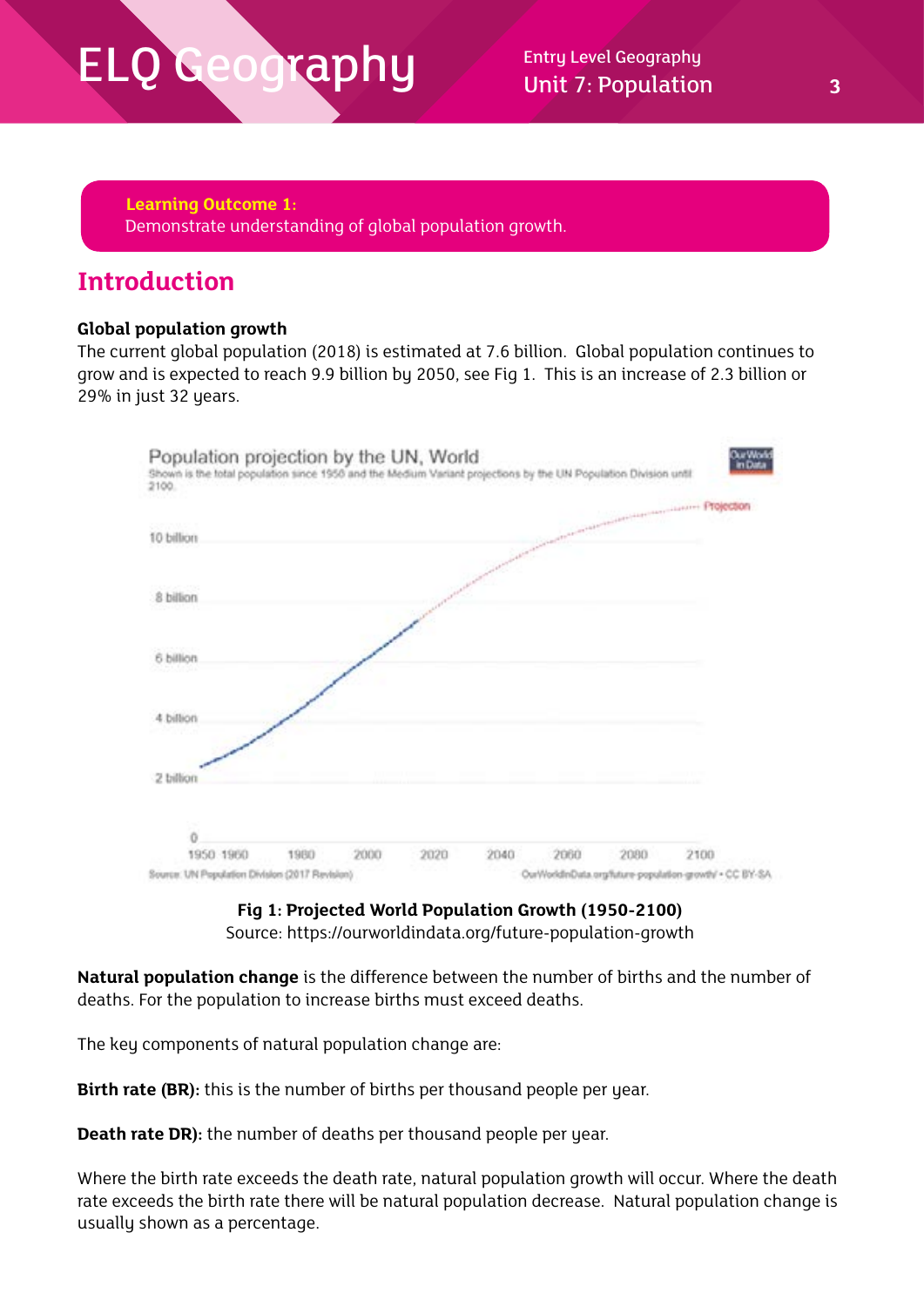As Table 1 shows the population in Bangladesh is increasing (births exceed deaths) whereas, in Italy the population is decreasing (deaths exceed births).

### **Table 1: Natural Population Change in Bangladesh and Italy**

| Country           | <b>Birth Rate</b><br>(per 1000) | <b>Death Rate</b><br>(per 1000) | <b>Natural Population</b><br>Change (%) |
|-------------------|---------------------------------|---------------------------------|-----------------------------------------|
| <b>Bangladesh</b> | 18.8                            | 5.4                             | 1.34                                    |
| Italy             | 8.6                             | 10.4                            | $-0.8$                                  |

Source: https://www.cia.gov/library/publications/the-world-factbook/

#### Fig 2 shows natural population change in 2015.



**Fig 2: Natural Population Change (2015)** Source: https://ourworldindata.org/world-population-growth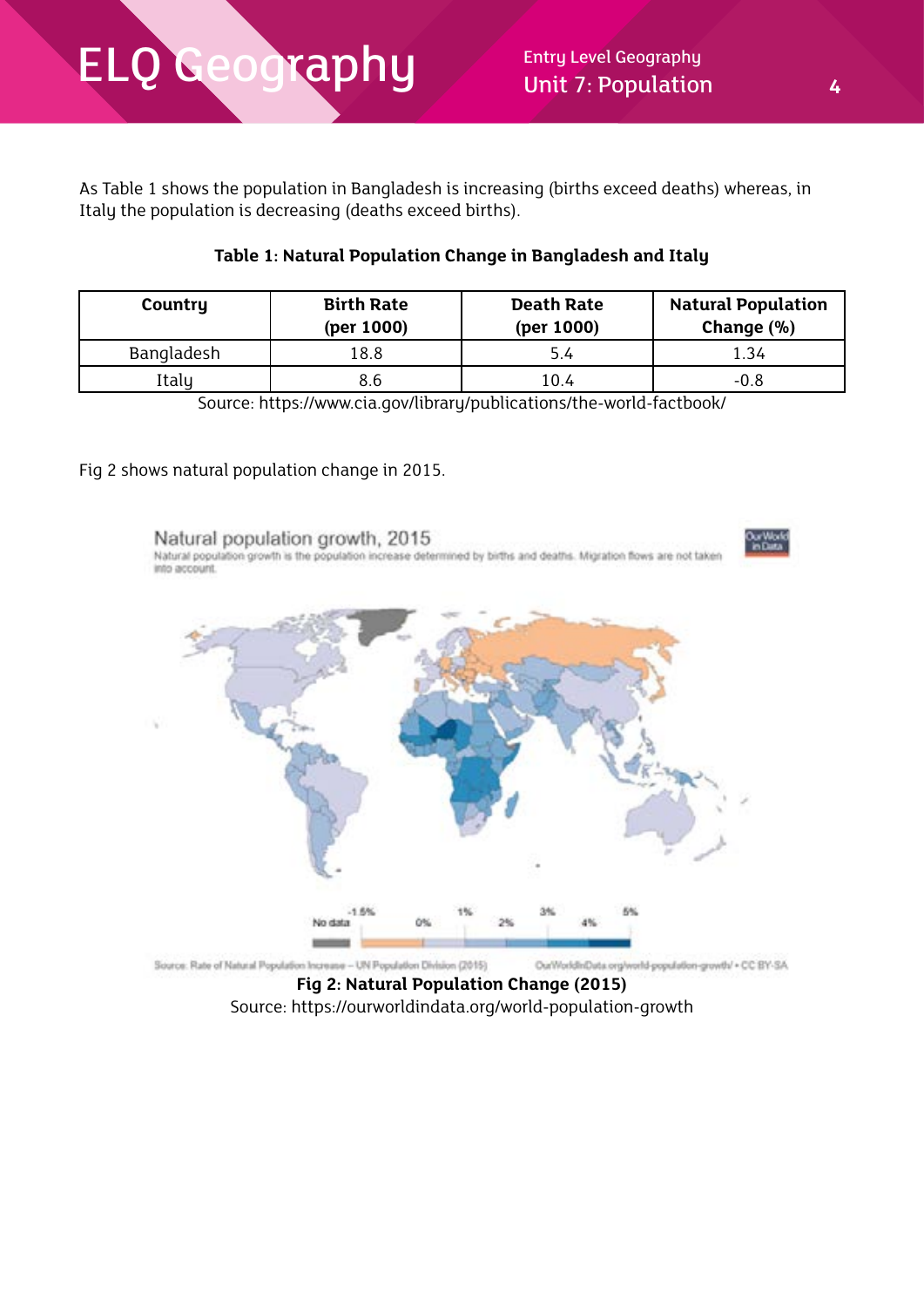### **Why is the population increasing in some countries and decreasing in others?**

To understand why population is increasing in some countries and decreasing in others we need to look at the factors that influence birth rates and death rates.

#### **Factors that impact on birth rates:**

In LEDC countries such as Bangladesh, women tend to have a large number of children. Large families are needed because children are expected to support the family by working from an early age. This is really important in rural area where children will look after animals from a very young age. Children are also expected to look after their elderly parents. There is no welfare state to provide benefits such as pensions.

In LEDC countries infant mortality rates tend to be high. The **infant mortality** rate is the number of children who die before their first birthday per 1000 live births. Large families are therefore common in the poorest countries of the world because large numbers of children die in infancy. Women often have large numbers of children in the hope that some will survive. Access to and the use of contraception also helps explain high birth rates. Some religions ban the use of contraception meaning that the birth rate is harder to control.

Improvements in health care will lead to a fall in the birth rate. Improvements might be improved access to doctors, hospitals, medicines and immunisation against disease. These improvements lead to falling infant mortality rates which in turn means that children are more likely to survive into old age.

Women in many MEDC countries such as Italy often delay getting married to establish a career. This means that they tend to have children later and as a result have fewer children. More education and improved access to family planning has also helped to reduce birth rates.

#### **Factors that impact on death rates:**

High death rates can be found in LEDCs where there is poor health care, bad sanitation or food shortages. LEDCs do not have the moneu or expertise to improve the situation so that manu people die from diseases or malnutrition.

Death rates will fall due to better access to and improvements in health care. A clean water supply, better sanitation and widespread immunisation programmes, means that threats from killer diseases such as smallpox can also be reduced.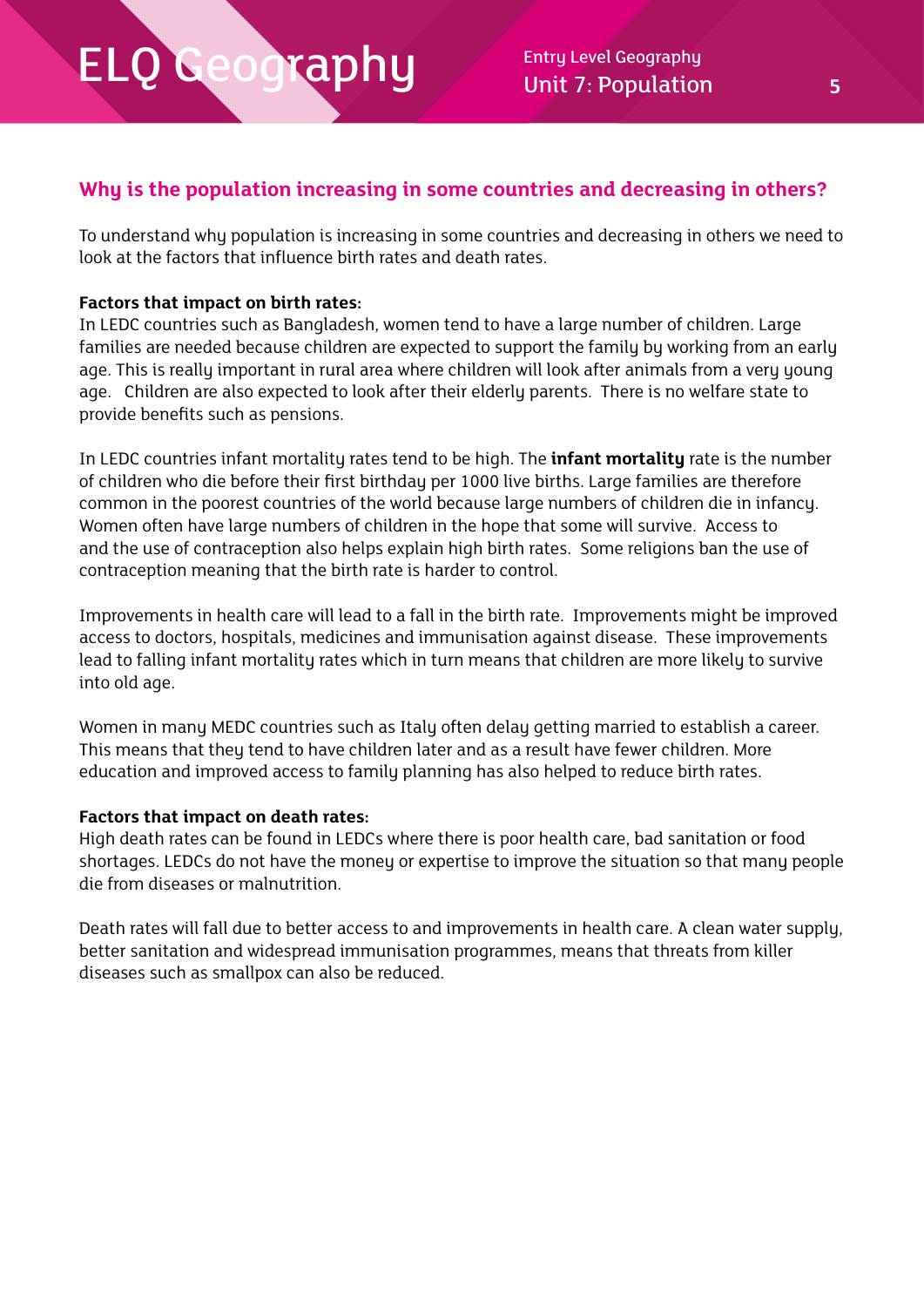Table 2 compares some population data for Bangladesh (LEDC) with population data for Italy (MEDC).

| <b>Country/Data</b>                                          | <b>Bangladesh (LEDC)</b> | <b>Italy (MEDC)</b> |
|--------------------------------------------------------------|--------------------------|---------------------|
| Birth Rate (per1000/year)                                    | 18.8                     | 8.6                 |
| Death Rate (per 1000/year)                                   | 5.4                      | 10.4                |
| <b>Infant Mortality Rate</b><br>(per 1000 live births /year) | 31.7                     | 3.3                 |
| Contraceptive use (%)                                        | 62.3                     | 65.1                |
| Number of Doctors (per 1000 population)                      | 0.47                     | 4.0                 |
| Hospital Beds (per 1000 population)                          | 0.8                      | 3.4                 |
| Availability of safe drinking water (%)                      | 86.9                     | 100.0               |

### **Table 2: Population Data for Bangladesh and Italy**

Source: <https://www.cia.gov/library/publications/the-world-factbook/>

From the table above it can be seen that:

- Bangladesh has a high natural population change and an increasing population because the birth rate is much higher than the death rate. Italy has a higher death rate than birth rate which means it has a decreasing population.
- Bangladesh has a very high infant mortality rate. The infant mortality rate in Italy is much lower.
- Access to health resources in Bangladesh is much more limited than in Italy.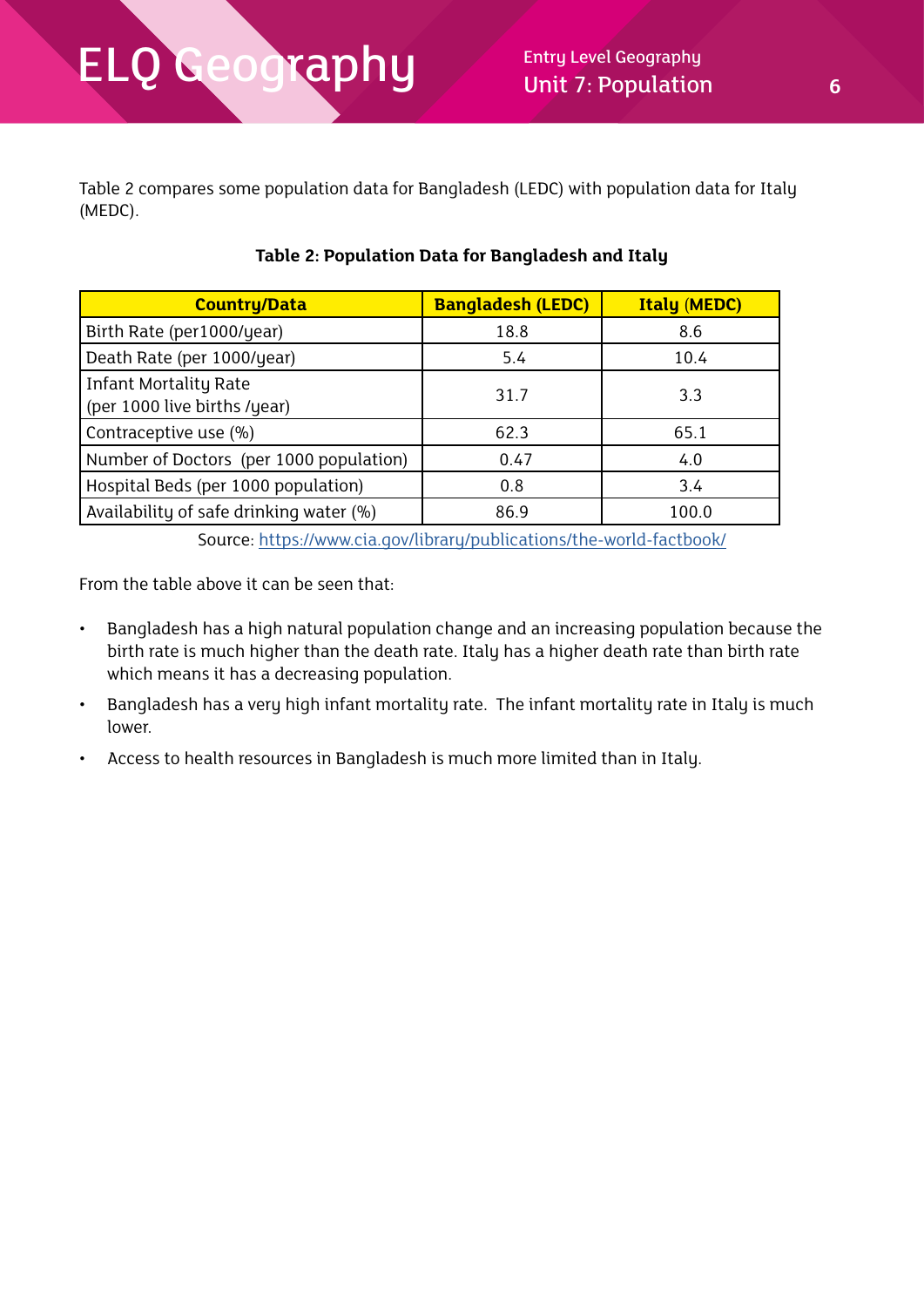### **Activity 1**

Complete the following statements about natural population change by choosing the appropriate word from the word bank below. You may use the same word more than once.

| birth                                                                             | death | mortality   | <b>MEDC</b> | increase                                                                                     |  |
|-----------------------------------------------------------------------------------|-------|-------------|-------------|----------------------------------------------------------------------------------------------|--|
| high                                                                              | low   | <b>LEDC</b> | population  | decrease                                                                                     |  |
|                                                                                   |       |             |             | Natural Population change is the difference between the number of births and deaths.         |  |
| The ___________ rate is the number of babies born per thousand of the population. |       |             |             |                                                                                              |  |
| The ___________ rate is the number of deaths per thousand of the population.      |       |             |             |                                                                                              |  |
|                                                                                   |       |             |             | When the birth rate is higher than the death rate the population size will _______________.  |  |
|                                                                                   |       |             |             | When the death rate is higher than the birth rate the population size will _________________ |  |
| lower than the ____________ rate.                                                 |       |             |             | LEDCs generally have ____________ natural population change because the __________ rate is   |  |
|                                                                                   |       |             |             |                                                                                              |  |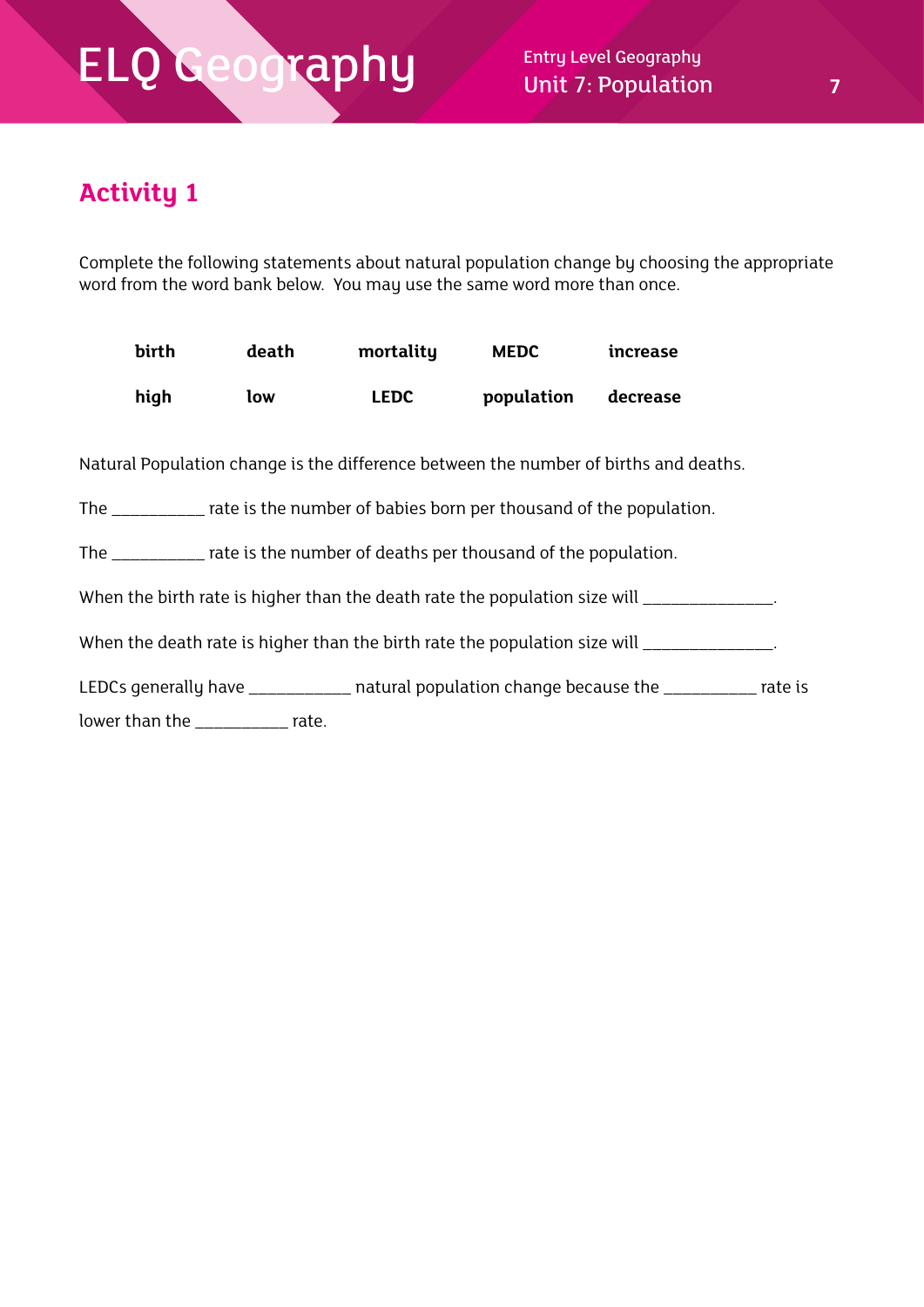Unit 7: Population **8** 

### **Activity 2**

Study Resource A which shows world natural population change. Choose two countries – one where the population is increasing and one where the population is decreasing.



\_\_\_\_\_\_\_\_\_\_\_\_\_\_\_\_\_\_\_\_\_\_\_\_\_\_\_\_\_\_\_\_\_\_\_\_\_\_\_\_\_\_\_\_\_\_\_\_\_\_\_\_\_\_\_\_\_\_\_\_\_\_\_\_\_\_\_\_\_\_\_\_\_\_\_\_\_\_\_\_\_\_

\_\_\_\_\_\_\_\_\_\_\_\_\_\_\_\_\_\_\_\_\_\_\_\_\_\_\_\_\_\_\_\_\_\_\_\_\_\_\_\_\_\_\_\_\_\_\_\_\_\_\_\_\_\_\_\_\_\_\_\_\_\_\_\_\_\_\_\_\_\_\_\_\_\_\_\_\_\_\_\_\_\_

\_\_\_\_\_\_\_\_\_\_\_\_\_\_\_\_\_\_\_\_\_\_\_\_\_\_\_\_\_\_\_\_\_\_\_\_\_\_\_\_\_\_\_\_\_\_\_\_\_\_\_\_\_\_\_\_\_\_\_\_\_\_\_\_\_\_\_\_\_\_\_\_\_\_\_\_\_\_\_\_

Name of a country where the population is **decreasing** \_\_\_\_\_\_\_\_\_\_\_\_\_\_\_\_

One reason why population is decreasing in this country is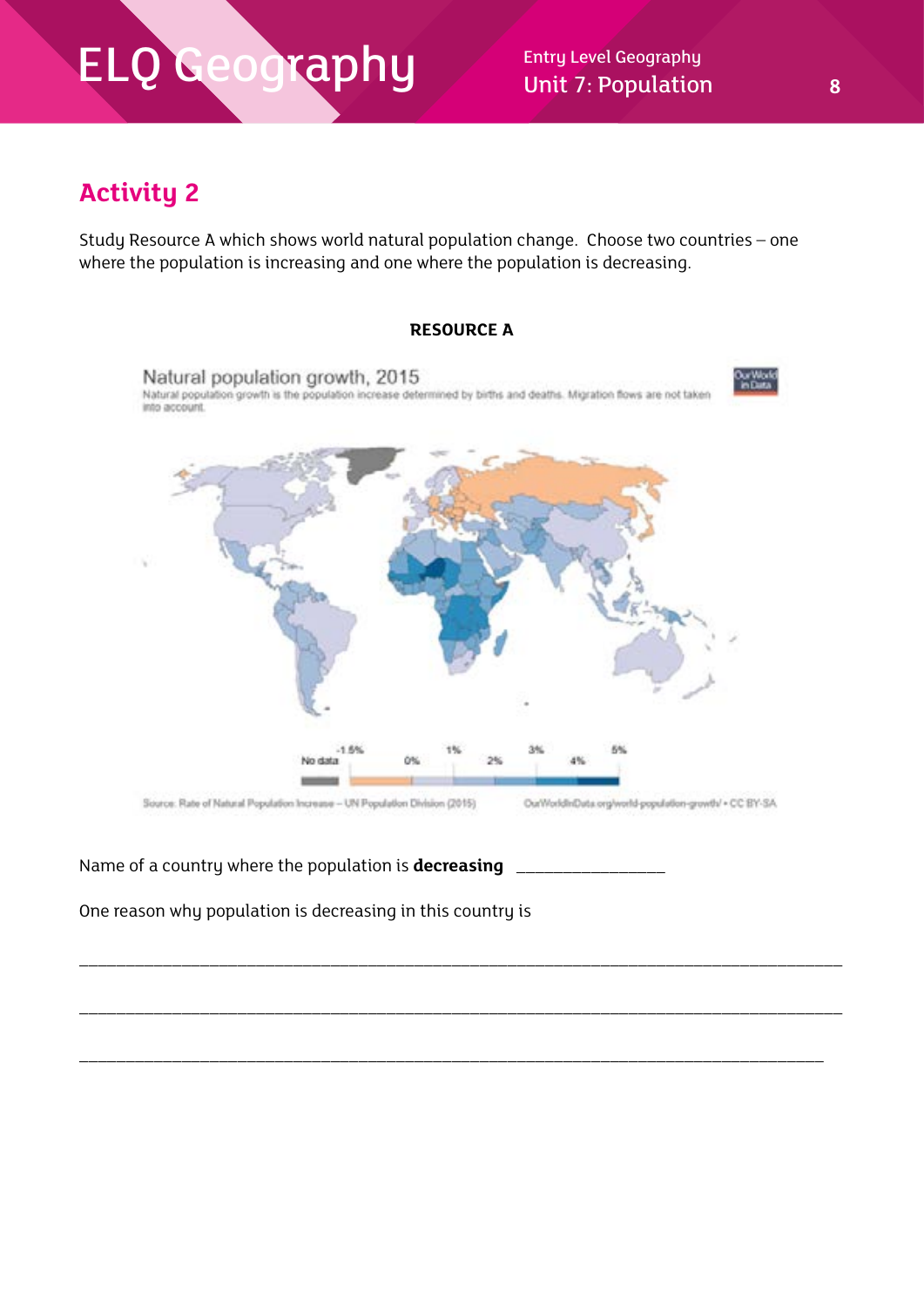### ELQ Geography

Another reason why the population of this country is decreasing is

One reason why population is increasing in this country is

Another reason why the population of this country is increasing is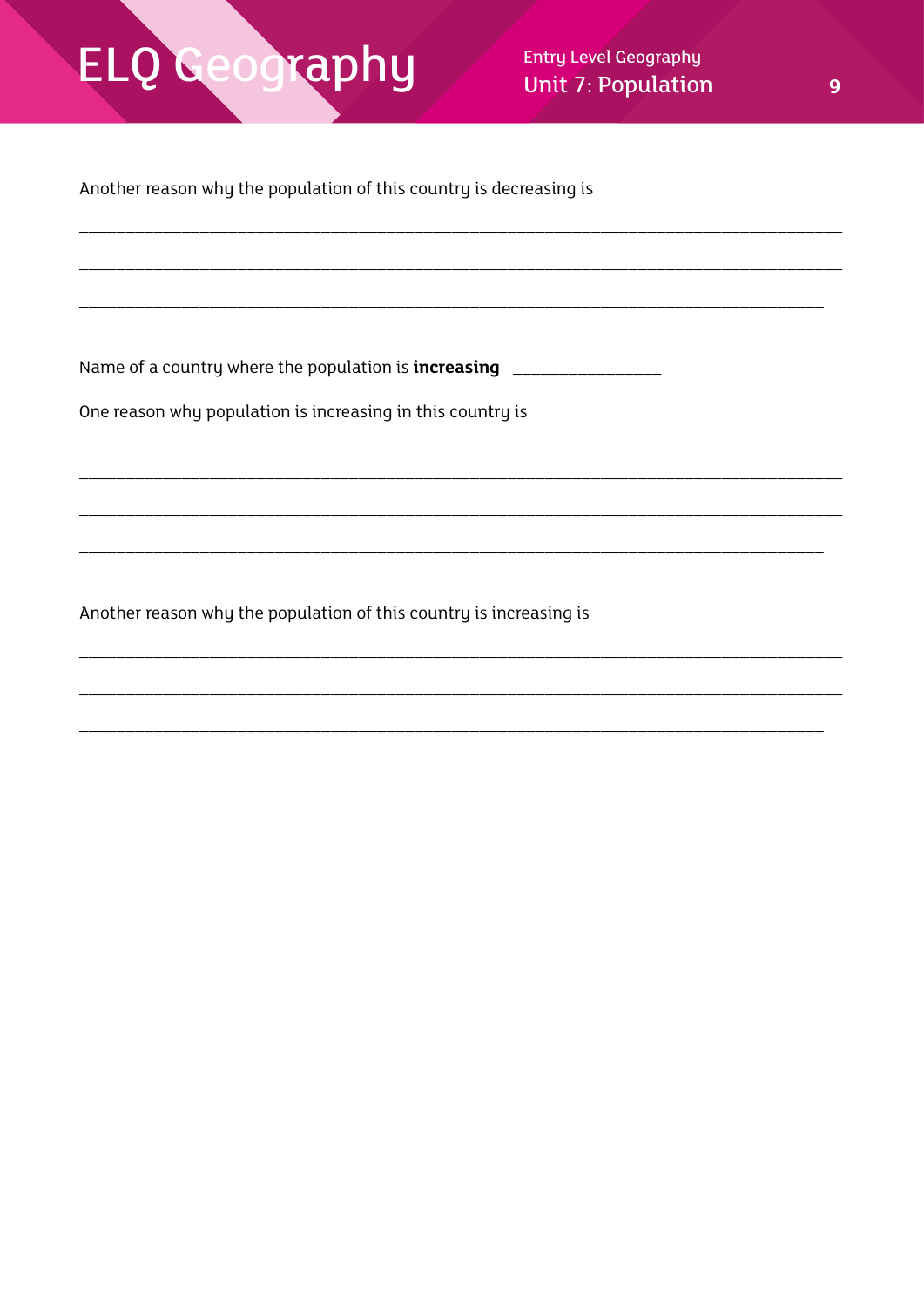### **Population Pyramids**

**Learning Outcome 2:** Describe and explain the differences in the structure of the population in different countries.

### **Population Structure**

Population structure refers to the 'make up' or composition of a population. When we look at the population structure of a place we are looking at how the population is divided up between males and females of different age groups.

### **POPULATION PYRAMIDS**

Population structure can be shown by a population pyramid. Let's look at a typical population pyramid. Fig 3 shows a typical pyramid for a MEDC. You can see that:

- The population is divided into 5 year age groups.
- The population is divided into males (on the left) and females (on the right).
- The population of each age /sex group is shown in millions. Some population pyramids show the percentage of the population in each age-sex group





Source:<https://www.bbc.com/bitesize/guides/ztr2w6f/revision/1>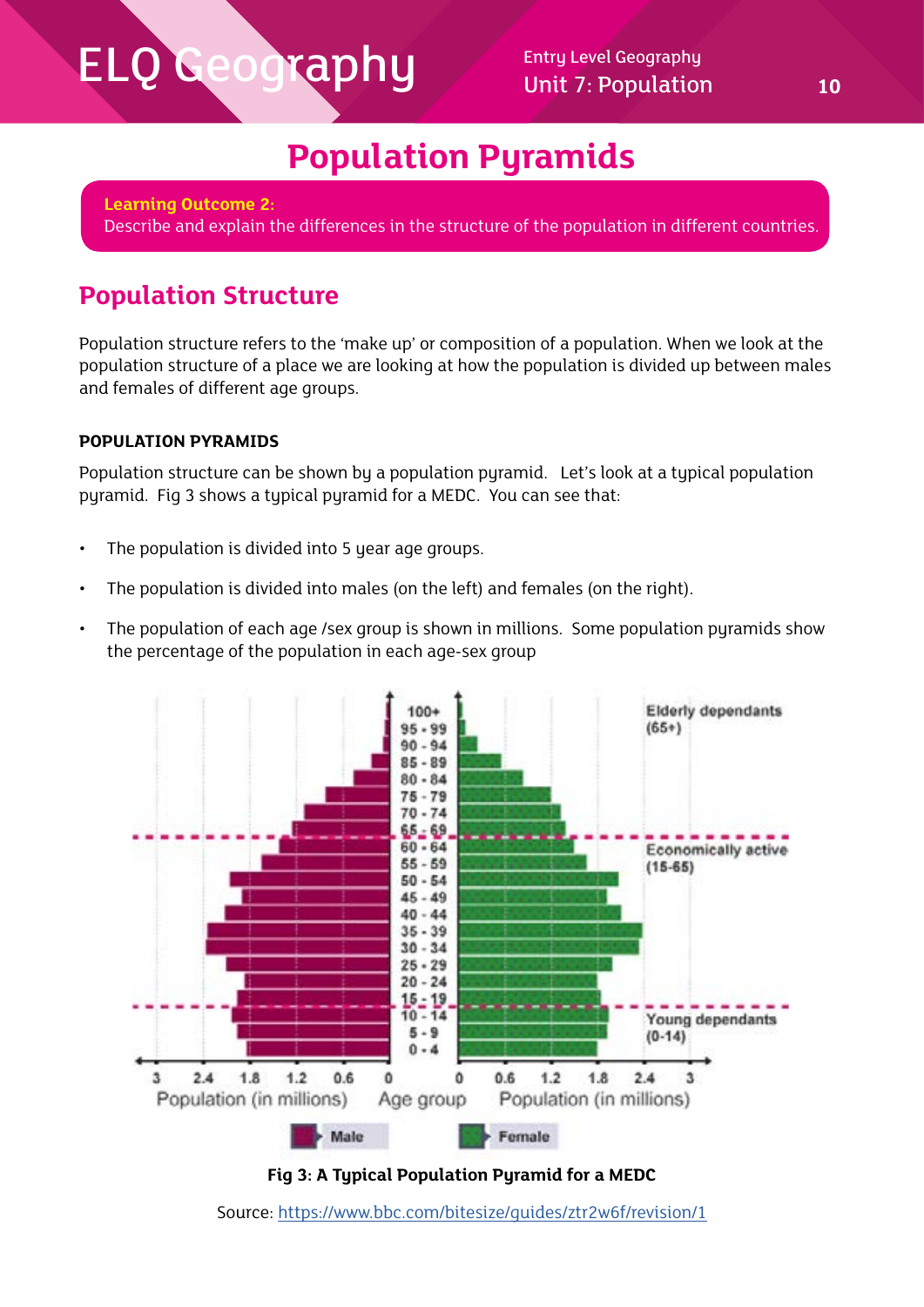$\mathsf{rapp}$  Entry Level Geography Unit 7: Population 11

Population pyramids can be very useful for comparing the composition of the populations of different countries.

**LEDCs** have a triangular shaped pyramid. They have lots of children (high birth rate), a high proportion of them die in infancy (high infant mortality) and people do not tend to live for a long time (low life expectancy). These populations grow rapidly as many more children are added to the population than people die. Most of the population are in the younger age groups. The broad base of the pyramid indicates a high birth rate. The pyramid narrows as the high death rate reduces numbers.



#### **Fig 4: An Outline Population Pyramid for a LEDC**

The population pyramid for **MEDCs** is more rectangular in shape. They have fewer children (a low birth rate), a lower death rate and people tend to live longer (a longer life expectancy). In these countries the population grows only very slowly, remains static or in some cases such as Italy for example, the population is decreasing. Most of the population are in the middle – old age groups. The narrower base of the pyramid indicates a low birth rate and the broad shape in the middle indicates lower death rates. The broader top part of this shape indicates a larger number of people in the old age group.



**Fig 5: An Outline Population Pyramid for a MEDC**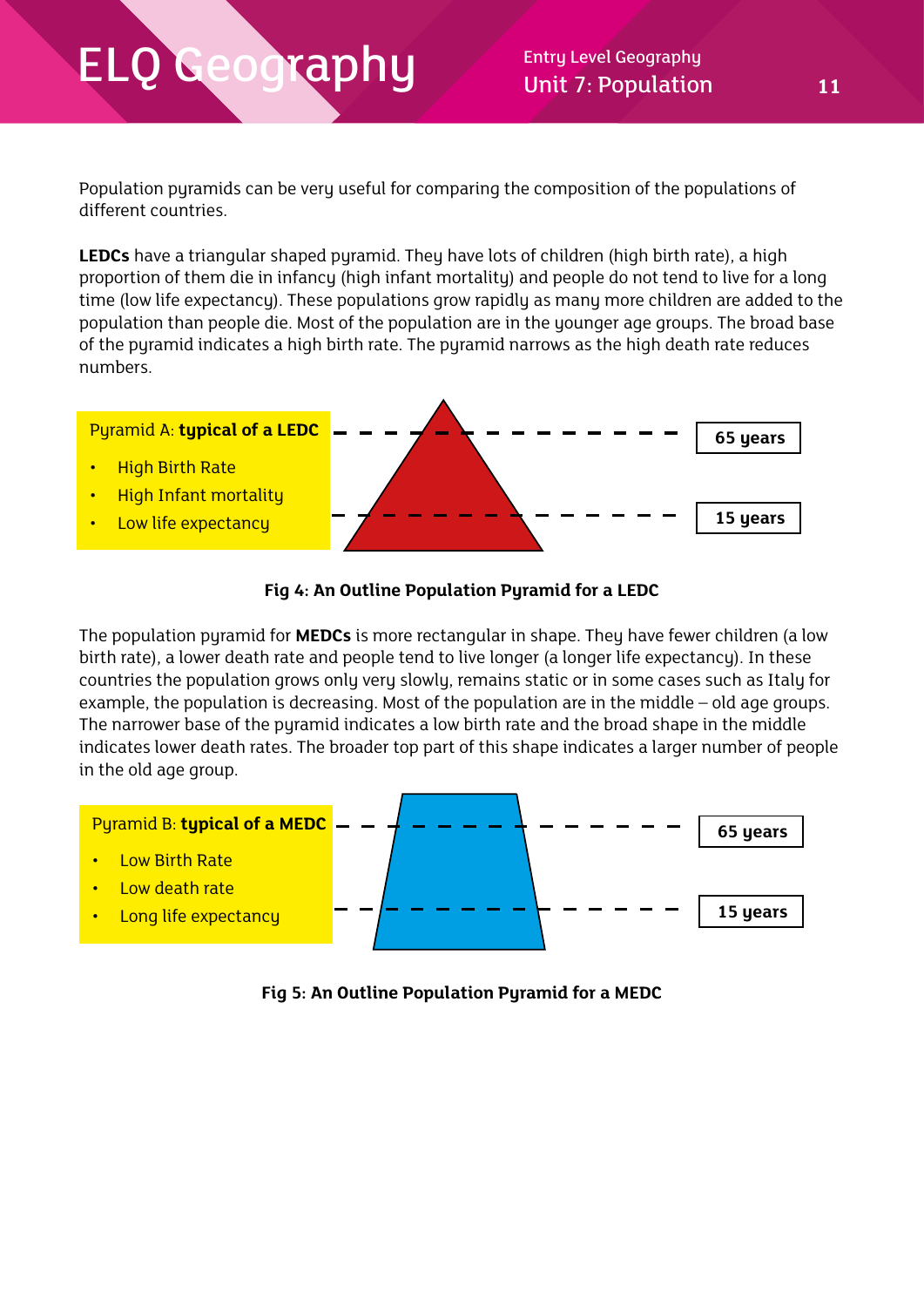Unit 7: Population **12**

### **Activity 3**

Study **Resource B** which shows population pyramids for two countries in 2017.



**Pyramid 2: United Kingdom** Source: https://population.un.org/wpp/Graphs/DemographicProfiles/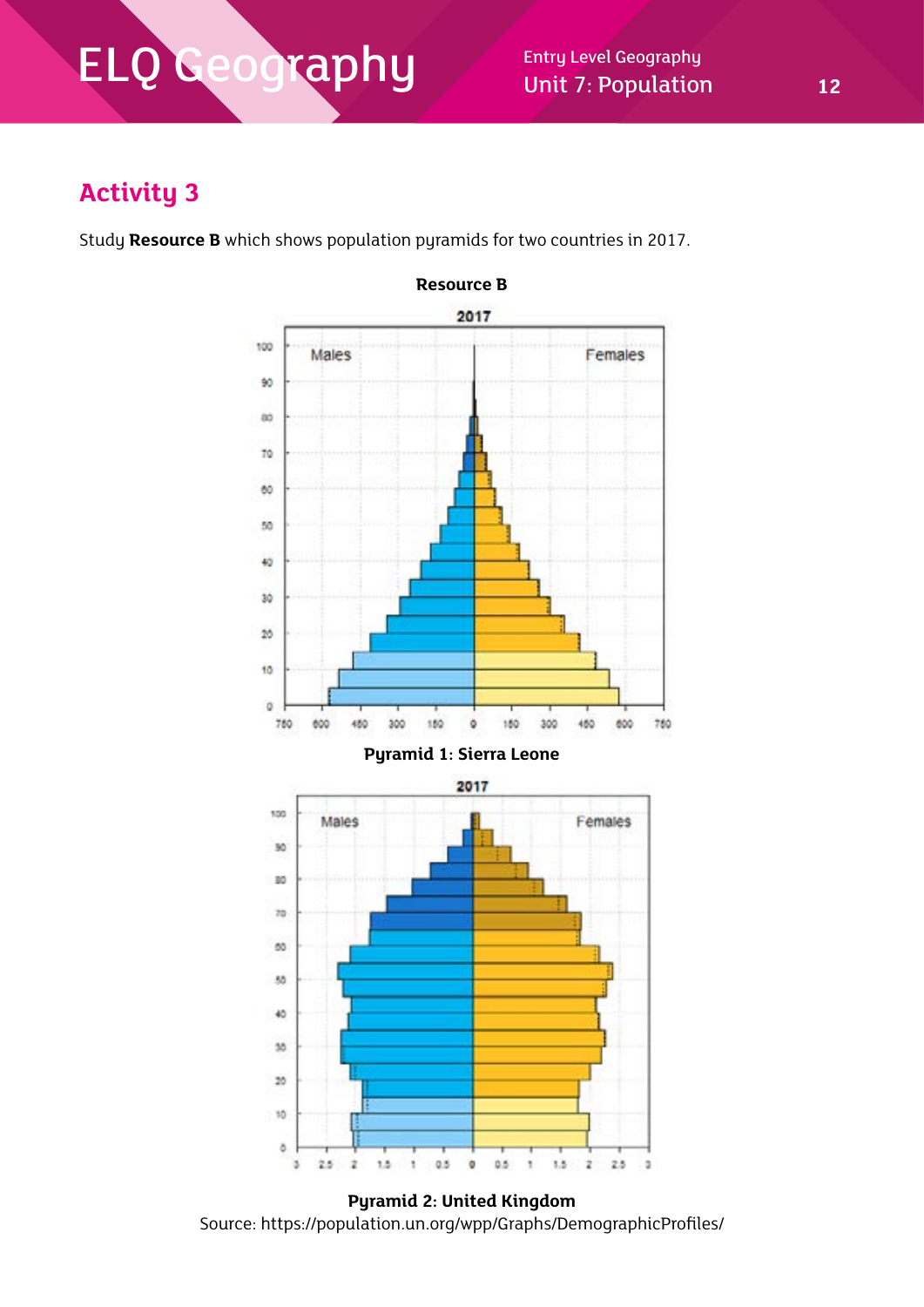**Note:** the dotted line indicates the excess male or female population in certain age groups. The figures are in millions and represent the population in each age group.

Complete the following table by placing a tick to show if each statement is true or false.

#### **PYRAMID 1: Sierra Leone**

The correct column to indicate if each statement is *true* or *false.*

| <b>Statements</b>                                  | True | False |
|----------------------------------------------------|------|-------|
| The largest group is $0 - 4$ years                 |      |       |
| The smallest group is 85+ years                    |      |       |
| Birth rates are low                                |      |       |
| Infant mortality is low                            |      |       |
| Many people can expect to live beyond 70 years old |      |       |
| Many children die at an early age                  |      |       |
| The overall shape is typical of an LEDC country    |      |       |

#### **PYRAMID 2: UK**

The correct column to indicate if the statements are *true* or *false.*

| <b>Statements</b>                               | <b>True</b> | <b>False</b> |
|-------------------------------------------------|-------------|--------------|
| There are large numbers of elderly people       |             |              |
| Many people die at an early age                 |             |              |
| Birth rates are low                             |             |              |
| The pyramid has straight sides                  |             |              |
| Life expectancy is short                        |             |              |
| The smallest age group is 95+                   |             |              |
| The overall shape is typical of an MEDC country |             |              |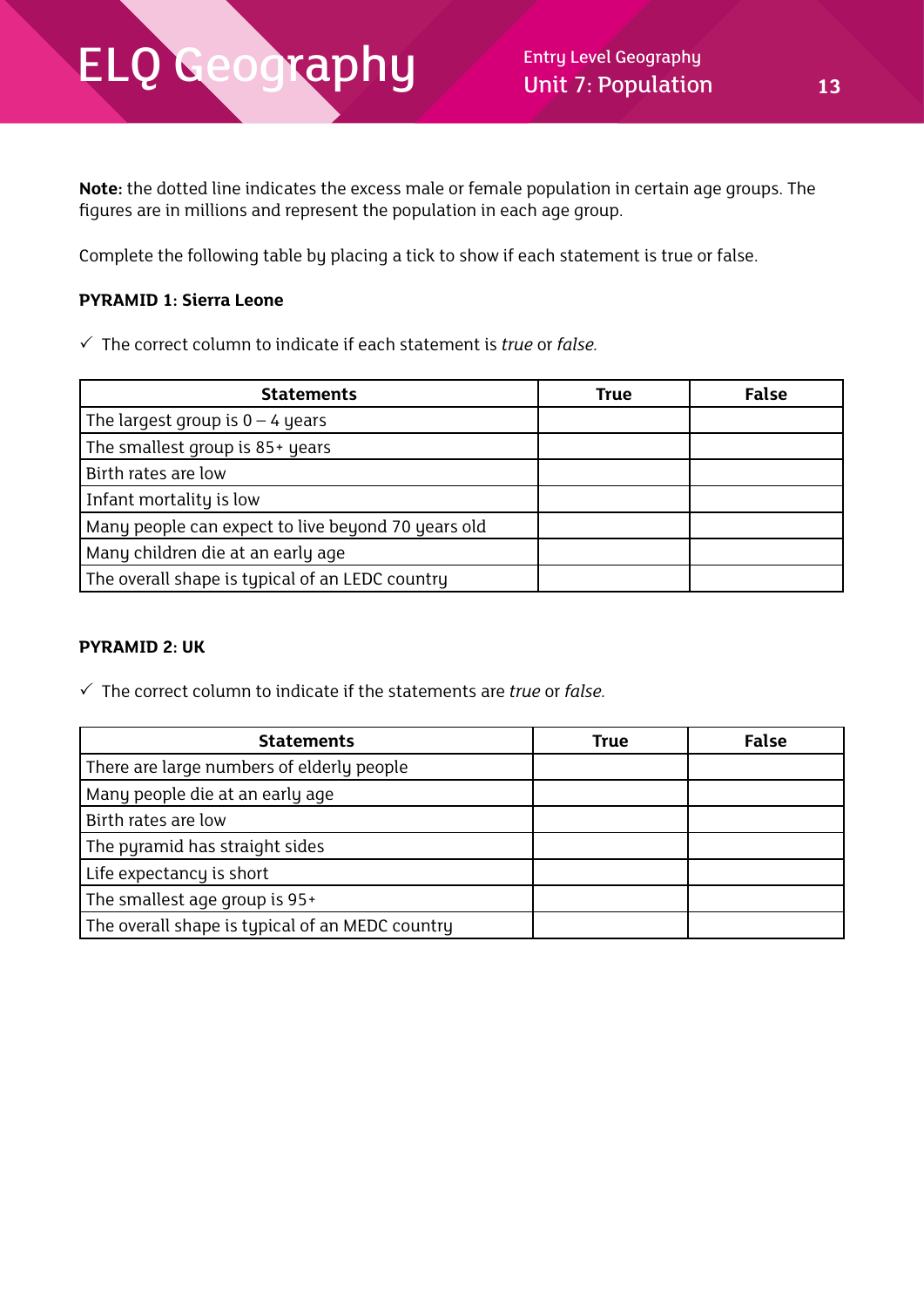\_\_\_\_\_\_\_\_\_\_\_\_\_\_\_.

Complete the following information about the population pyramids for Sierra Leone and United Kingdom. Use the words provided in the box below to help you.

| longer |          | birth     |             | rectangular |             |        | pyramid |
|--------|----------|-----------|-------------|-------------|-------------|--------|---------|
|        | birth    | high      | <b>MEDC</b> |             | <b>LEDC</b> | narrow |         |
|        | wide     | lower     |             | narrower    |             | wider  |         |
|        | triangle | rectangle |             | low         | old         |        |         |

**Pyramid 1** has the typical shape of a \_\_\_\_\_\_\_\_\_\_\_\_\_\_\_ country. It has a very \_\_\_\_\_\_\_\_\_\_\_\_\_ base. This shows that the \_\_\_\_\_\_\_\_\_\_\_\_\_ rate is high as many children are being born. The population pyramid narrows as the number of people in each age group becomes smaller. This is because the \_\_\_\_\_\_\_\_\_\_ rate is \_\_\_\_\_\_\_\_\_\_\_ . The pyramid is narrower at the top as life expectancy is \_\_\_\_\_\_\_\_\_\_\_\_\_ and fewer people manage to reach over 70 years of age. The overall shape is

|  | <b>Pyramid 2</b> has the typical shape of a _______________ country. It has a ______________                   | base. This |
|--|----------------------------------------------------------------------------------------------------------------|------------|
|  | shows that the __________________ rate is _______________________ as people are having fewer children. The     |            |
|  | sides of the population pyramid are fairly straight as most children survive into ________ age.                |            |
|  | The pyramid is $\frac{1}{2}$ and $\frac{1}{2}$ at 70+ years than Pyramid 1. This shows that life expectancy is |            |
|  | as people live longer. The overall shape is ________________.                                                  |            |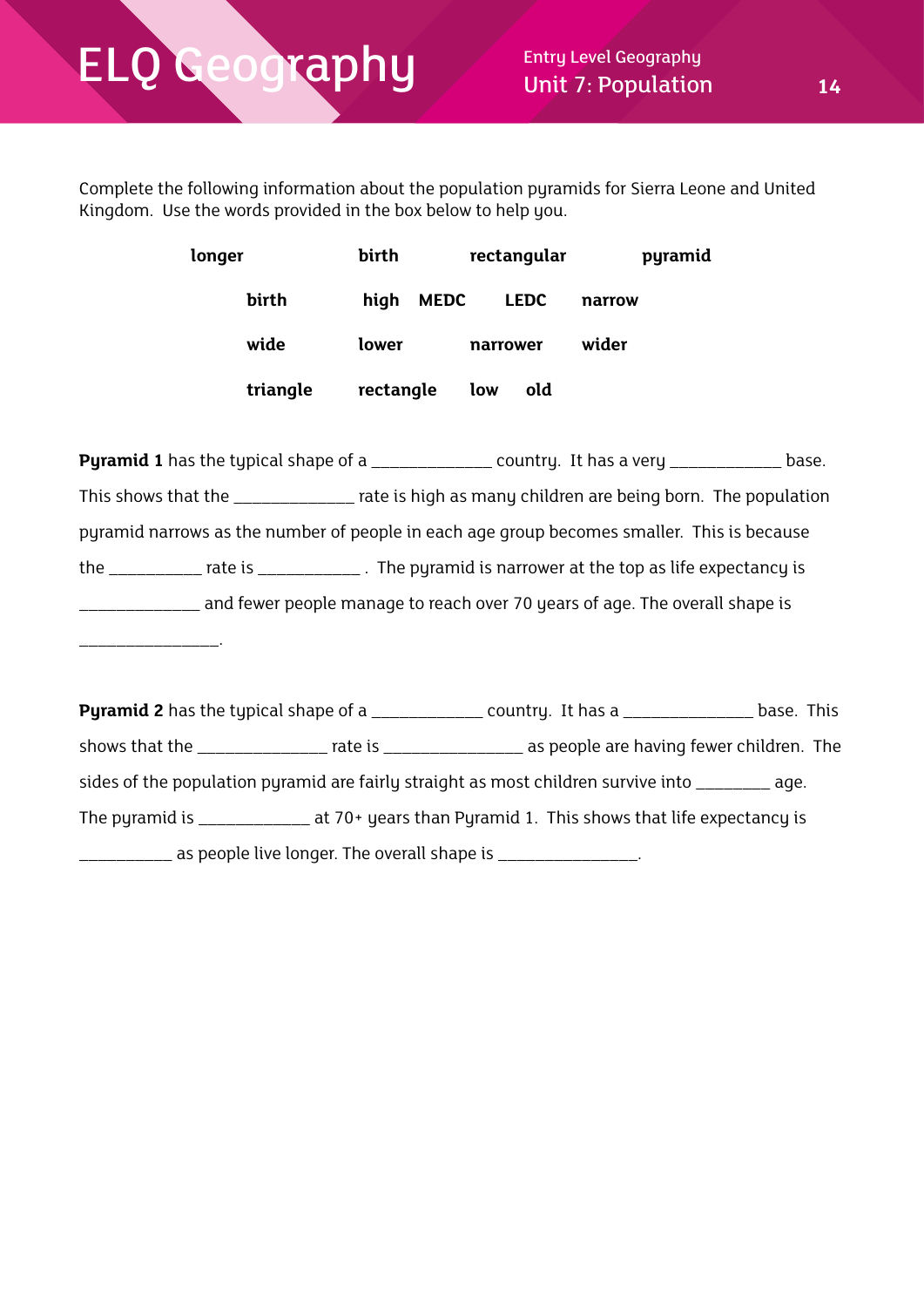### **Population Migration**

**Learning Outcome 3:** Know how migration can have both positive and negative impacts.

Migration is the movement of people from one place to another across a boundary for at least one year.

This movement may occur at different scales:

- Globally moving over long distances from one continent to another, for example from Europe to North America.
- Internationally from one country to another, for example, from Syria to Greece.
- Regionally from one area within a country to a different area within the same country, for example from County Fermanagh to County Down in Northern Ireland.

People who migrate are called migrants. They may move either as individuals, family units or in large groups.

### **REASONS FOR MIGRATION**

The decision to migrate is complex. There will be factors that encourage a person to leave. An example is not being able to find any work. This is referred to as a push factor.





There will be factors that attract the person to move to a new place. An example is better living conditions. This is referred to as a pull factor.



**Fig 7: Pull Factors**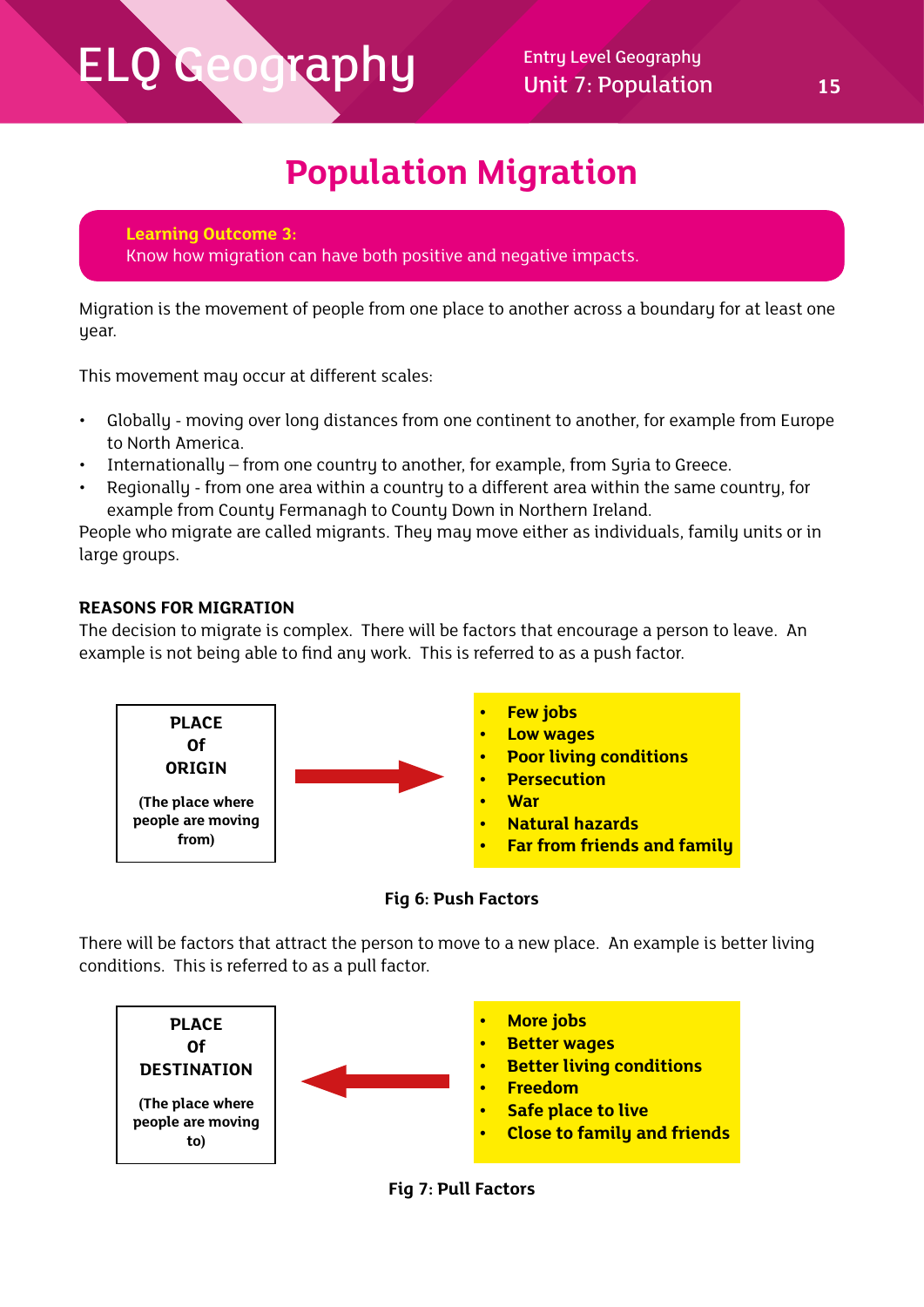Unit 7: Population **16**

### **Barriers to Migration**

Barriers to migration slow or stop the movement of people from one place to another. They may include:

#### **1. Physical Barriers**

Physical barriers include mountains and vast areas that are too cold or too hot such as deserts which discourage the movement of people. For example, the hot Arizona desert discourages Mexicans from migrating to the USA.



**Fig 8: Physical Barriers to Migration – Mountains, Oceans and Deserts**

#### **2. Economic Barriers**

Economic barriers to migration include poverty and the high cost of migrating. For example, some people cannot afford to migrate and have no choice but to stay in their own country.



**Fig 9: Poverty as a barrier to migration**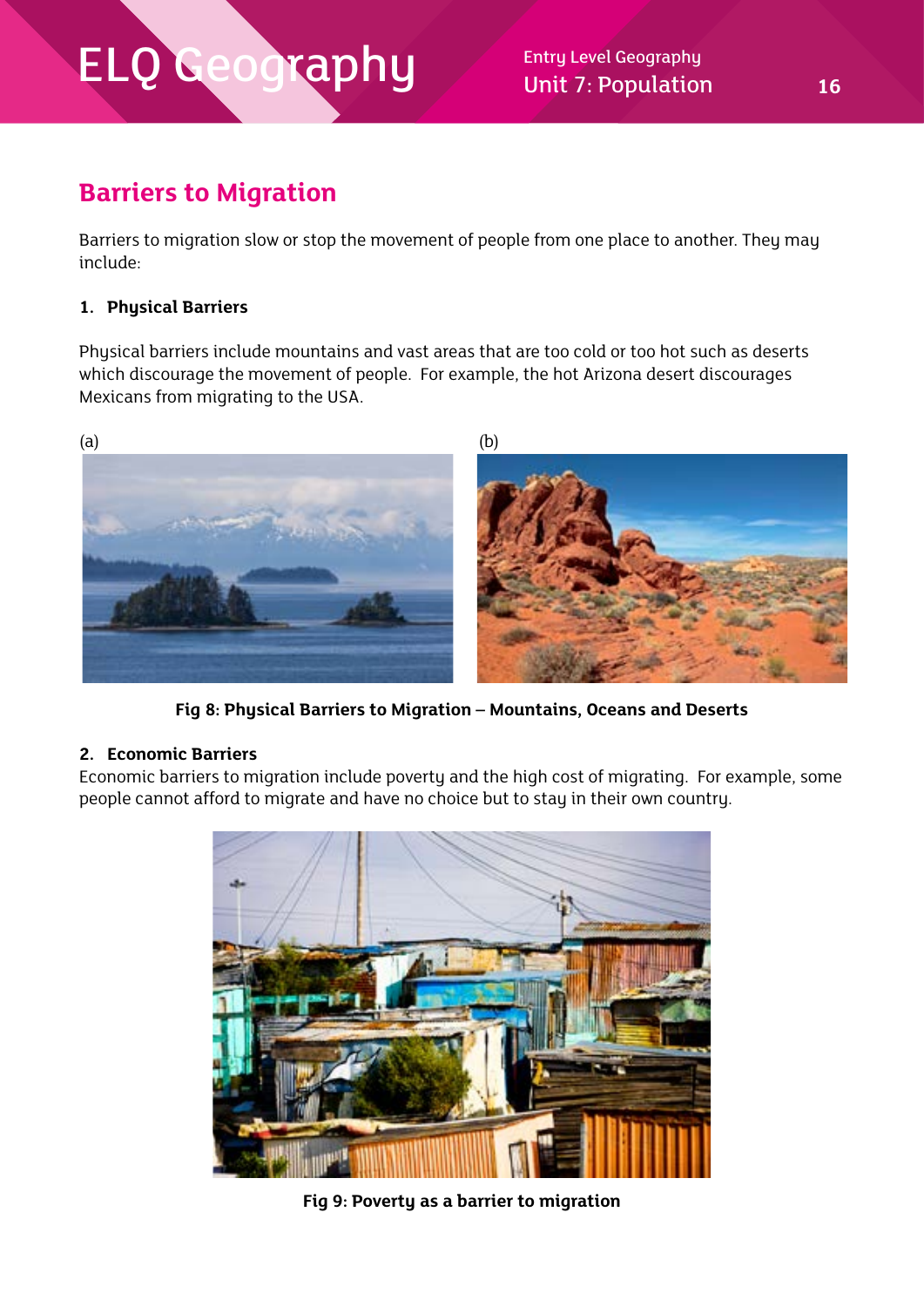Unit 7: Population **17**

#### **3. Political Barriers**

Political barriers, such as immigration laws, may prevent migration and keep some people out of a country. For example, some governments close their borders and allow only certain types of people into their country. In the past Australia imposed a 'whites only' rule on people trying to migrate there. Also, by law, migrants often must have a visa or work permit to live and work in another country.



**Fig 10: Migrants often need to have documents such as a visa**

#### **4. Cultural/Social Barriers**

The culture of the destination country may be very different from the country of origin, so this may also discourage migration. Culture includes language, traditions and religion. Migrants may have to learn a new language in a new country. Religious differences may also be a barrier. For example, Christians may not wish to move to Muslim countries.



**Fig 11: Cultural barriers to migration**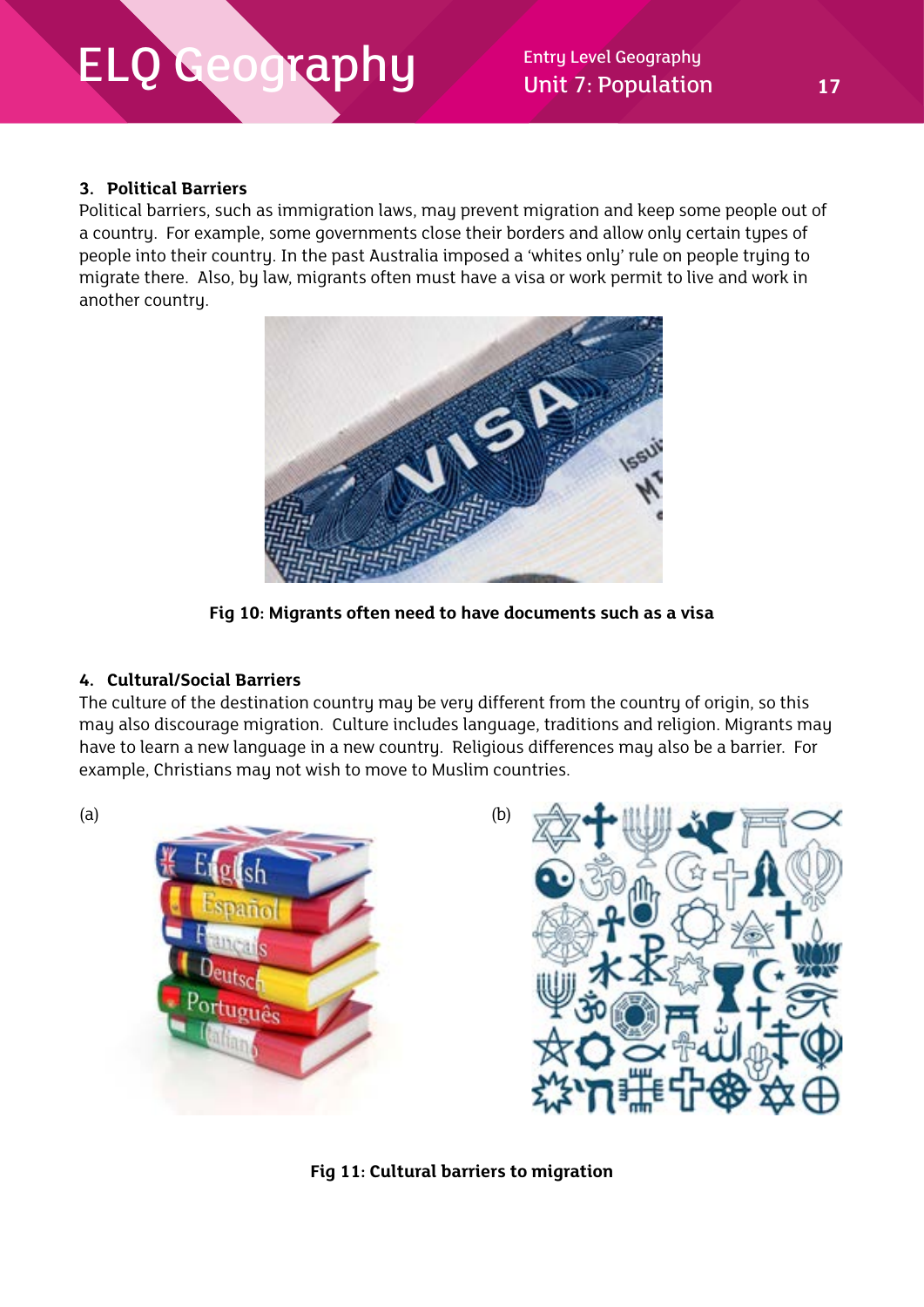Unit 7: Population **18**

### **Impacts on Migration**

When large numbers of people move to settle in a different country they can bring benefits and negative impacts to their new country (the destination country).

There are also negative and positive impacts on the country which the migrants leave (the country of origin).

Table 3 below shows some of the impacts that migration has on the economy (employment, taxes, benefits) and services (health, education, social services) of both countries.

|                                                                     | <b>Positives</b>                                                                                                                                                                                                                                                                                                                                                                                                                               | <b>Negatives</b>                                                                                                                                                                                                                                                                                                                                                                                                                    |
|---------------------------------------------------------------------|------------------------------------------------------------------------------------------------------------------------------------------------------------------------------------------------------------------------------------------------------------------------------------------------------------------------------------------------------------------------------------------------------------------------------------------------|-------------------------------------------------------------------------------------------------------------------------------------------------------------------------------------------------------------------------------------------------------------------------------------------------------------------------------------------------------------------------------------------------------------------------------------|
| Country of origin -<br>(the country the migrants move<br>from)      | Fewer people means there will<br>be less pressure on the country's<br>resources such as food, water,<br>housing and health care.<br>Migrants often send money back<br>to their friends and relations who<br>have stayed in the home country.                                                                                                                                                                                                   | It is the most skilled and<br>educated young people who<br>migrate. This is known as a 'Brain<br>Drain' which is a loss to the<br>economy.<br>Fewer people working means<br>there will be less money raised<br>from taxes. This means less<br>money available for services such<br>as health and education.<br>Men may be more likely to<br>migrate than women. This means<br>there will be more females than<br>males left behind. |
| <b>Destination country</b><br>(the country the migrants move<br>to) | Migrants do jobs that people in<br>the destination country may not<br>want to do.<br>The migrants will pay tax so<br>this means more money for the<br>government to spend on services<br>such as health and education.<br>Migrants may work in sectors<br>where it is difficult to recruit<br>enough workers. In the UK<br>many migrants work in the<br>Agri-food industry and in the the<br>National Health Service as nurses<br>and doctors. | Large numbers of migrants put<br>pressure on public services, such<br>as schools and hospitals, and<br>there is also more demand for<br>housing.<br>Language and cultural barriers<br>can exist.<br>Conflict and racism can develop<br>between the locals and the<br>migrants.<br>Locals can miss out on job<br>opportunities because of<br>increased competition from<br>migrants.                                                 |

### **Table 3: The Impacts of Migration**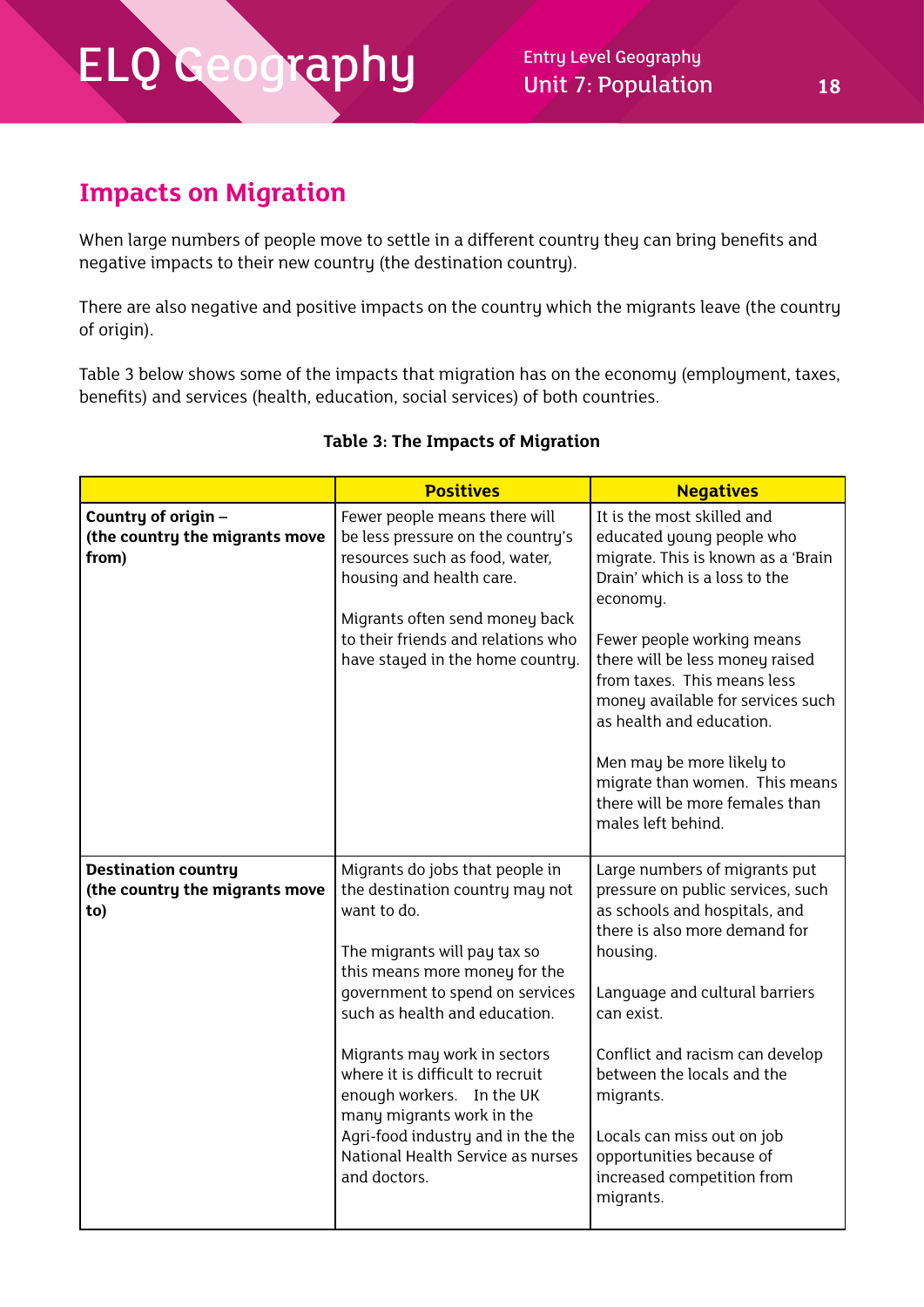Unit 7: Population **19**

### **Case Study:**

### **Impacts Of Migration From Mexico to United States of America**

The social and economic impacts of international migration on the destination country and country of origin can be clearly seen in Mexico (country of origin) and the USA (destination country).

Background:

- There is a 3000 km border between USA and Mexico.
- More than one million Mexicans migrate to USA each year.
- Illegal migration is a major problem.

The push factors that encourage Mexicans to leave Mexico include:

- Low quality of life
- Poor wages
- Unemployment
- **Malnutrition**
- Lack of water supplies

The pull factors that attract Mexicans to move to USA include:

- Job opportunities seasonal workers are needed on farms and in food processing factories
- Wages are higher in the USA than in Mexico
- Education is free for the children of legal migrants
- There is a higher quality of life in the USA compared to Mexico

| <b>Impacts</b>      | <b>Mexico</b><br>(country of origin)                                                                                                            | <b>USA</b><br>(destination country)                                                              |
|---------------------|-------------------------------------------------------------------------------------------------------------------------------------------------|--------------------------------------------------------------------------------------------------|
| Economic<br>(money) | Positive:<br>Migrants send money home<br>to their family in Mexico. This<br>increases the spending power                                        | Positive:<br>Mexican migrants help the US<br>economy by working for low<br>wages.                |
|                     | of Mexicans and improves the<br>Mexican economy.                                                                                                | Negative:                                                                                        |
|                     | Negative:<br>Mexican migrants are more likely<br>to be of working age which leads<br>to shortage in the numbers in the<br>work force in Mexico. | Mexican migrants unable to find<br>work may claim benefits which<br>are a drain on US resources. |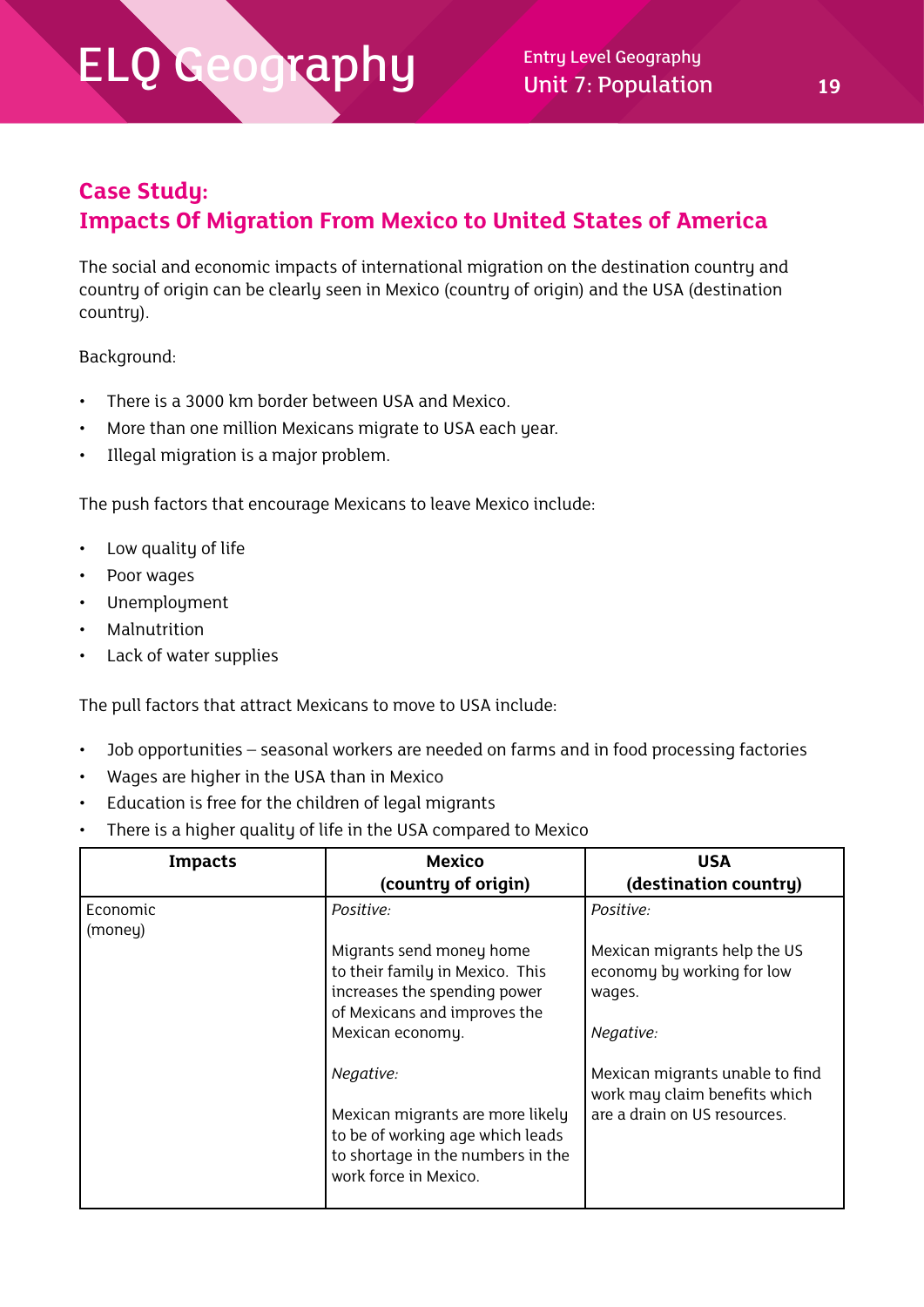| <b>Services</b><br>(health, education, roads, etc) | Positive:                                                                                      | Positive:                                                                                               |
|----------------------------------------------------|------------------------------------------------------------------------------------------------|---------------------------------------------------------------------------------------------------------|
|                                                    | A smaller population reduces<br>pressure on housing, health,<br>education and social services. | Mexican culture has enriched US<br>border states by introducing new<br>food, music and language.        |
|                                                    | Negative:                                                                                      | Mexican migrants are willing to<br>take on work no-one else wants                                       |
|                                                    | As young people migrate families<br>and communities are broken up.                             | to do; for example, in low paid<br>unskilled service jobs such as<br>litter collection or factory work. |
|                                                    |                                                                                                | Negative:                                                                                               |
|                                                    |                                                                                                | Health and education services<br>are under pressure because of<br>the large numbers of migrants.        |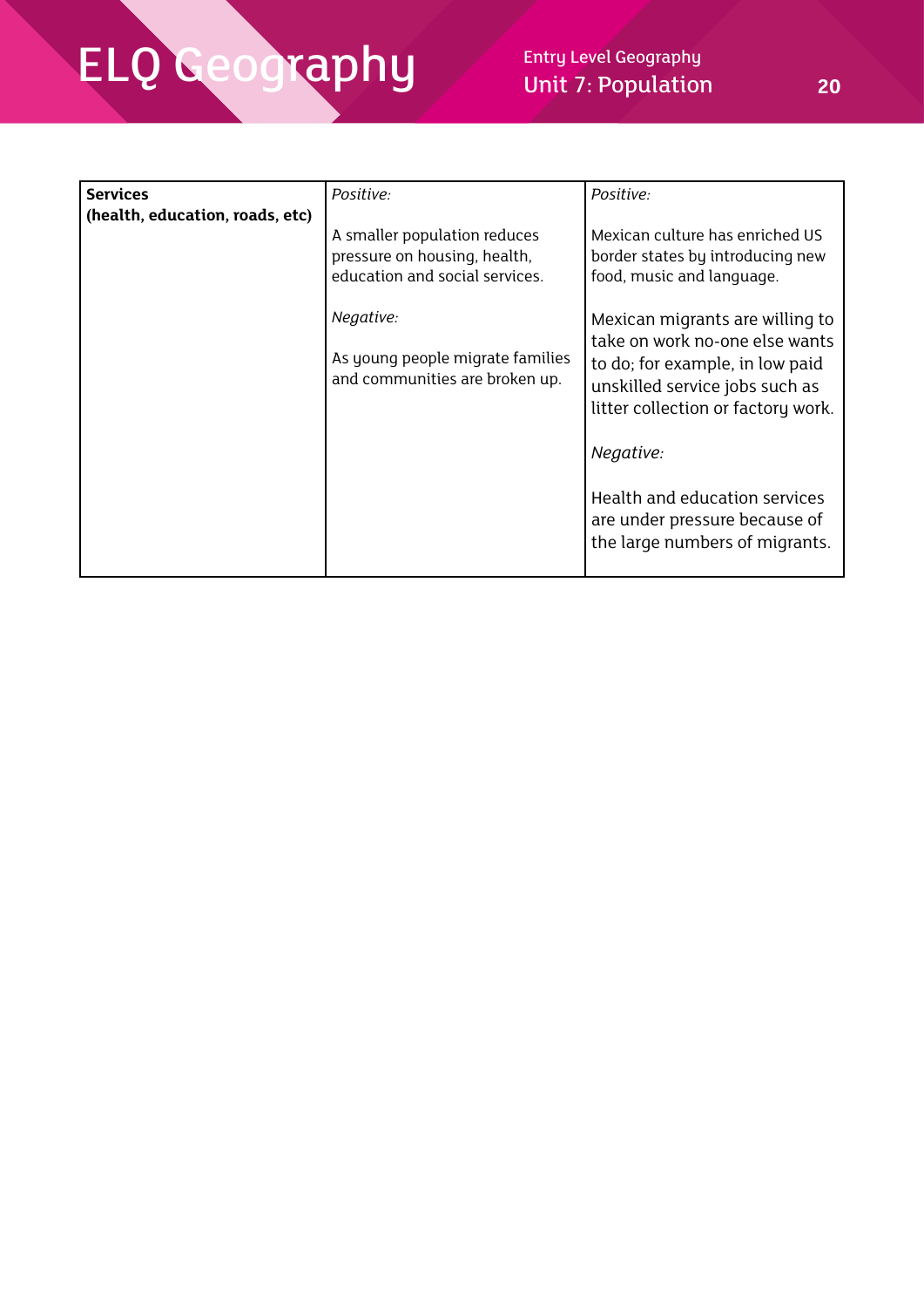### **Activity 4**

Study **Resource C** which shows a list of factors relating to migration. Sort the factors into push and pull factors.

#### **Resource C**

| 1. poor transport links   | 2. political freedom          | 3. war                    |
|---------------------------|-------------------------------|---------------------------|
| 4. many job opportunities | 5. famine                     | 6. no jobs                |
| 7. poor schools           | 8. many leisure facilities    | 9. good transport links   |
| 10. no leisure facilities | 11. close to family           | 12. attractive climate    |
| 13. too much crime        | 14. natural disaster          | 15. poor housing          |
| 16. good schools          | 17. arguments with neighbours | 18. religious persecution |
| 19. better way of life    | 20. good farming land         |                           |

**Push Factors**

### **Pull Factors**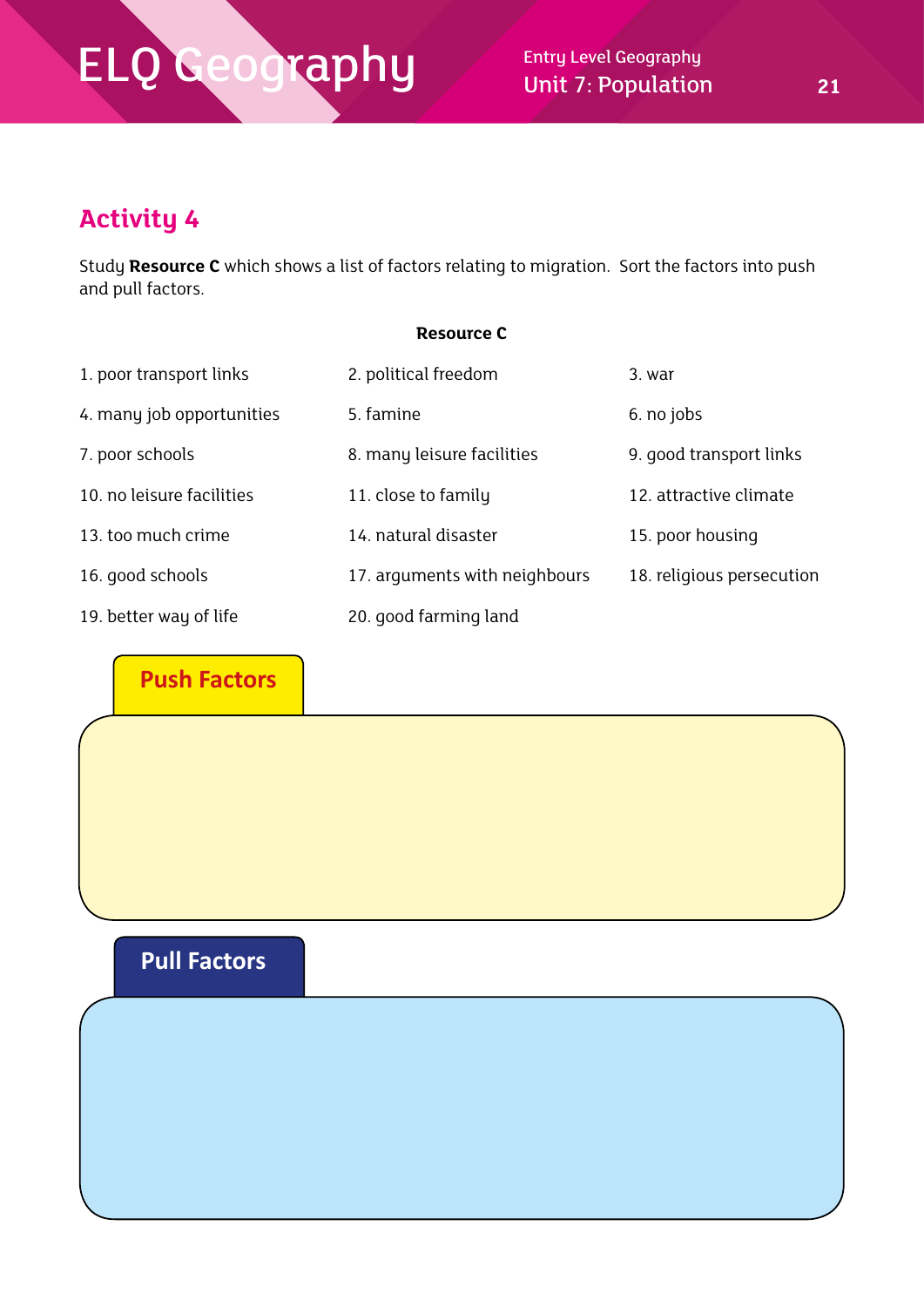Unit 7: Population **22**

Study **Resource D** which is one migrant's story.

#### **Resource D**

Three years ago my family and I moved to Northern Ireland from Vilnius, the capital of Lithuania, in Eastern Europe. I worked as a mechanic, but the wages were very low and my wife was unemployed. There were few opportunities for well-paid work. We now live with our two children in Portadown, County Armagh, where I have a well-paid job, with good prospects, in a large, successful factory called Almac. We have a comfortable home. Our children attend an excellent, local primary school and can now speak English. My wife works in Asda. We are able to send money back to our parents in Lithuania every month. We are very happy here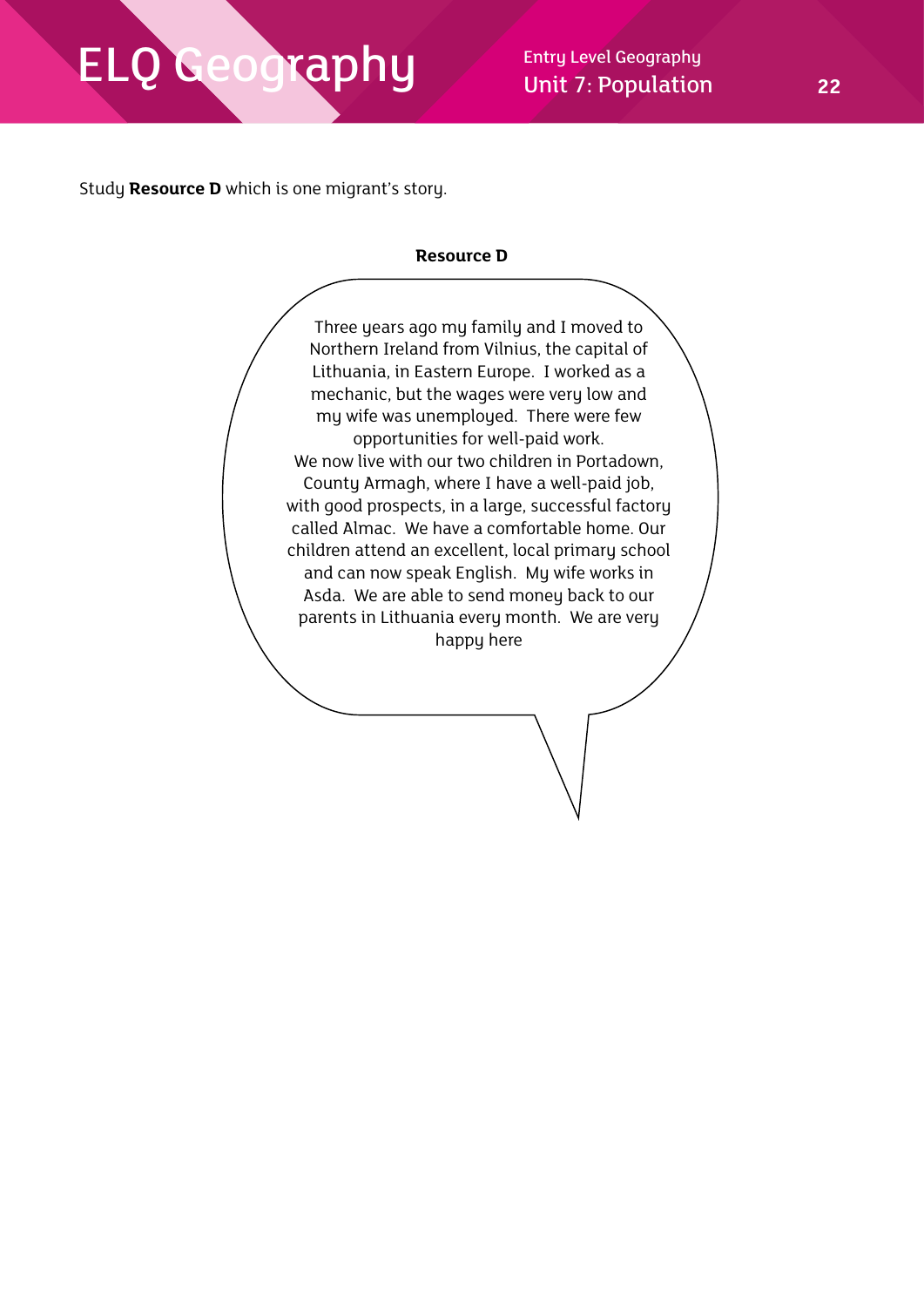Identify **two** push factors and **two** pull factors and explain how these factors have influenced Lucas' decision to leave his country of birth and migrate to Northern Ireland



**Pull Factor 1:**

**Pull Factor 2:**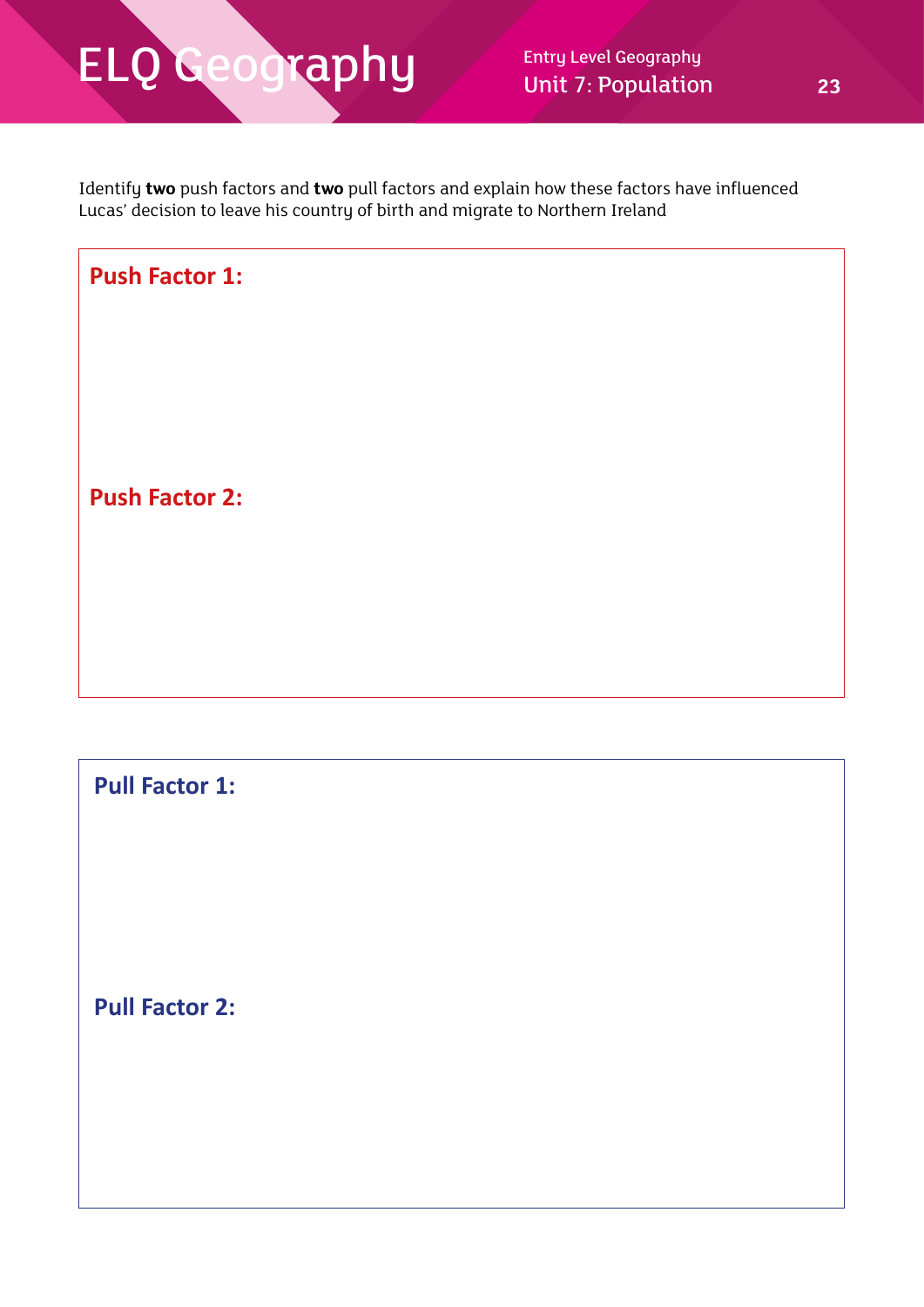Identify and explain **two** possible barriers Lucas may have faced which may have discouraged him from migrating.

**Possible barrier 1:**

 **Possible barrier 2:**

Describe **one** positive and **one** negative impact Lucas and his family may have on Northern Ireland's economy.

 **Economy Impact 1: Impact 2:**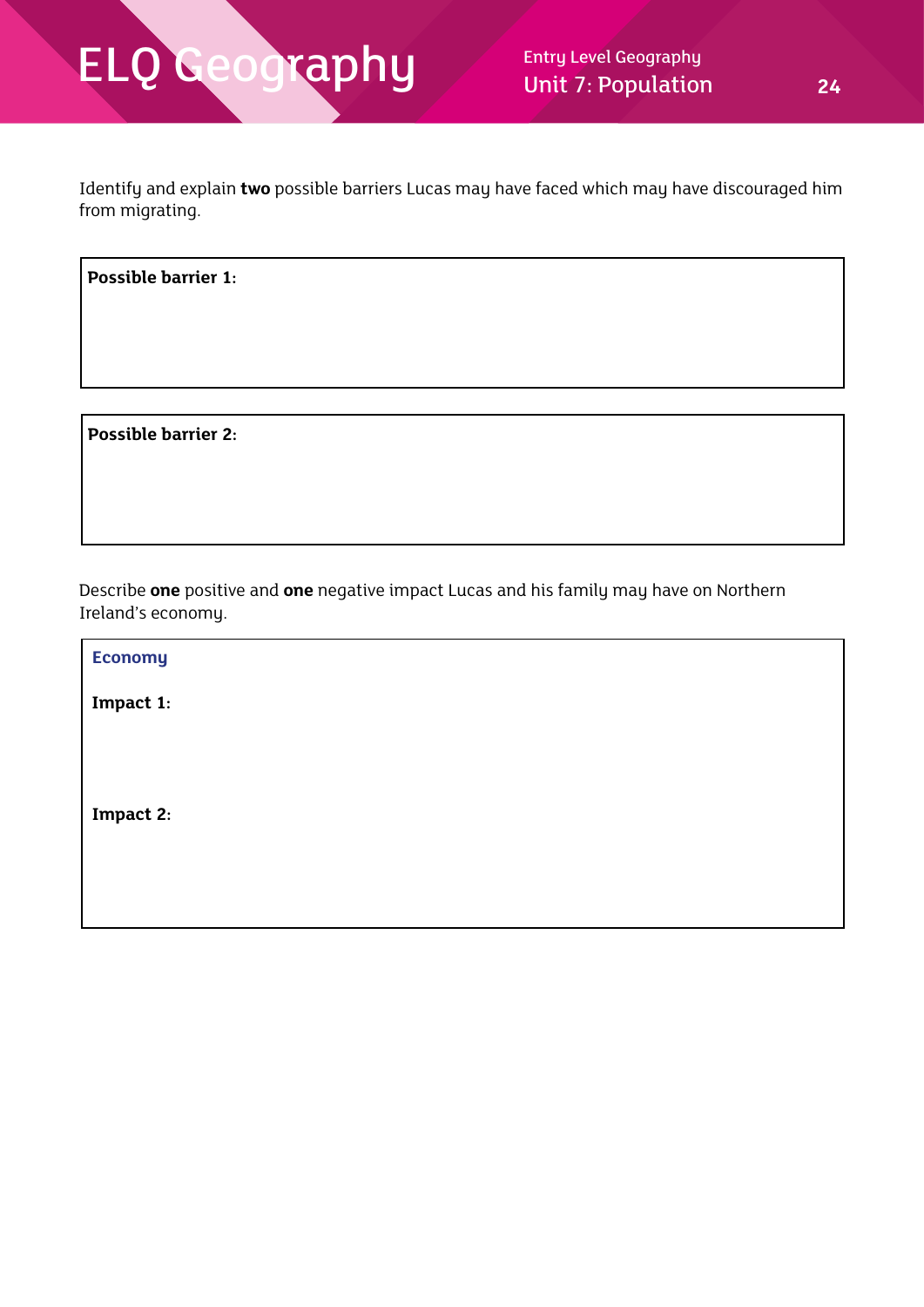Describe **one** positive and **one** negative impact Lucas and his family may have on Northern Ireland's services.

| <b>Services</b> |  |  |  |
|-----------------|--|--|--|
| Impact 1:       |  |  |  |
|                 |  |  |  |
|                 |  |  |  |
| Impact 2:       |  |  |  |
|                 |  |  |  |
|                 |  |  |  |
|                 |  |  |  |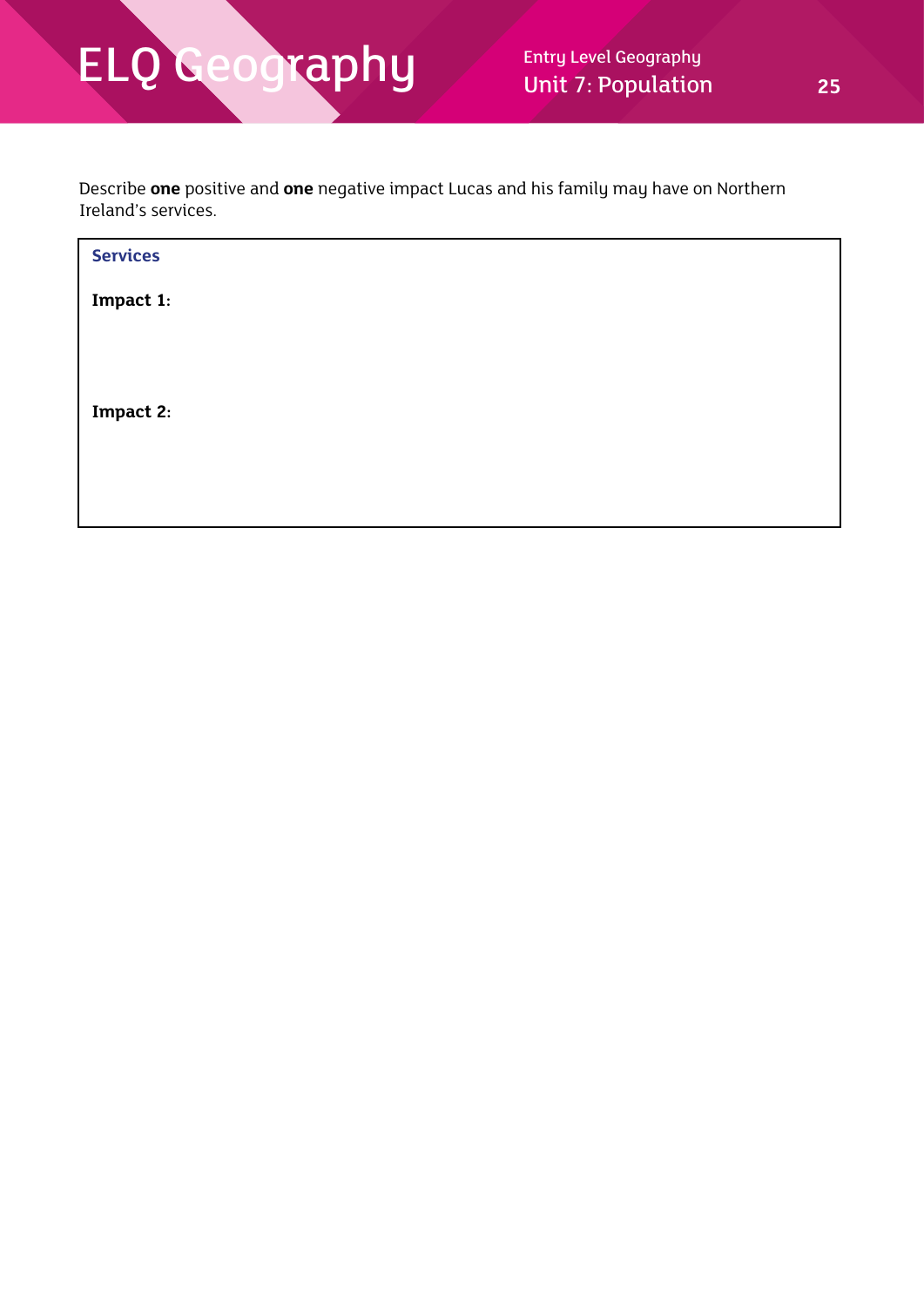$\mathsf{rapp}$  Entry Level Geography Unit 7: Population **26**

### **Resources**

The list of resources is neither prescriptive nor exhaustive.

Geography Pathways, (KS3 for N.I.) Year 9 Pupil's Book Ch. 4 ISBN 978-0-340-90011-6

New Key Geography – Connections Ch. 5 ISBN 978-0-7487-9702-8

#### **Useful websites on Population:**

Site containing brief animations on population growth: [http://www.ined.fr/en/everything\\_about\\_population/videos/population-growth-today/](http://www.ined.fr/en/everything_about_population/videos/population-growth-today/)

Online resources on population topics:

[www.populationmatters.org/resources/materials-schools/](http://www.populationmatters.org/resources/materials-schools/) <http://worldbirthsanddeaths.com/>

<https://www.prb.org/2018-world-population-data-sheet-with-focus-on-changing-age-structures/> <http://data.worldbank.org/indicator/SP.POP.GROW> <http://www.ninis2.nisra.gov.uk/public/Theme.aspx?themeNumber=74&themeName=Population> [https://prezi.com/8p9ql3w77xlr/how-and-why-population-pyramids-of-an-ledc-and-an-medc-are](https://prezi.com/8p9ql3w77xlr/how-and-why-population-pyramids-of-an-ledc-and-an-medc-are-different-)[different-and-how-they-change-over-time/](https://prezi.com/8p9ql3w77xlr/how-and-why-population-pyramids-of-an-ledc-and-an-medc-are-different-)

[www.coolgeography.co.uk](http://www.coolgeography.co.uk)

#### Site includes World Population Clock:

[http://www.worldometers.info/world-population/](http://www.worldometers.info/world-population)

#### Population pyramids for most countries in the world:

<http://populationpyramid.net> <https://population.un.org/wpp/Graphs/DemographicProfiles/>

#### **YouTube video:**

<https://www.youtube.com/watch?v=FTLbb0Z5lNg>